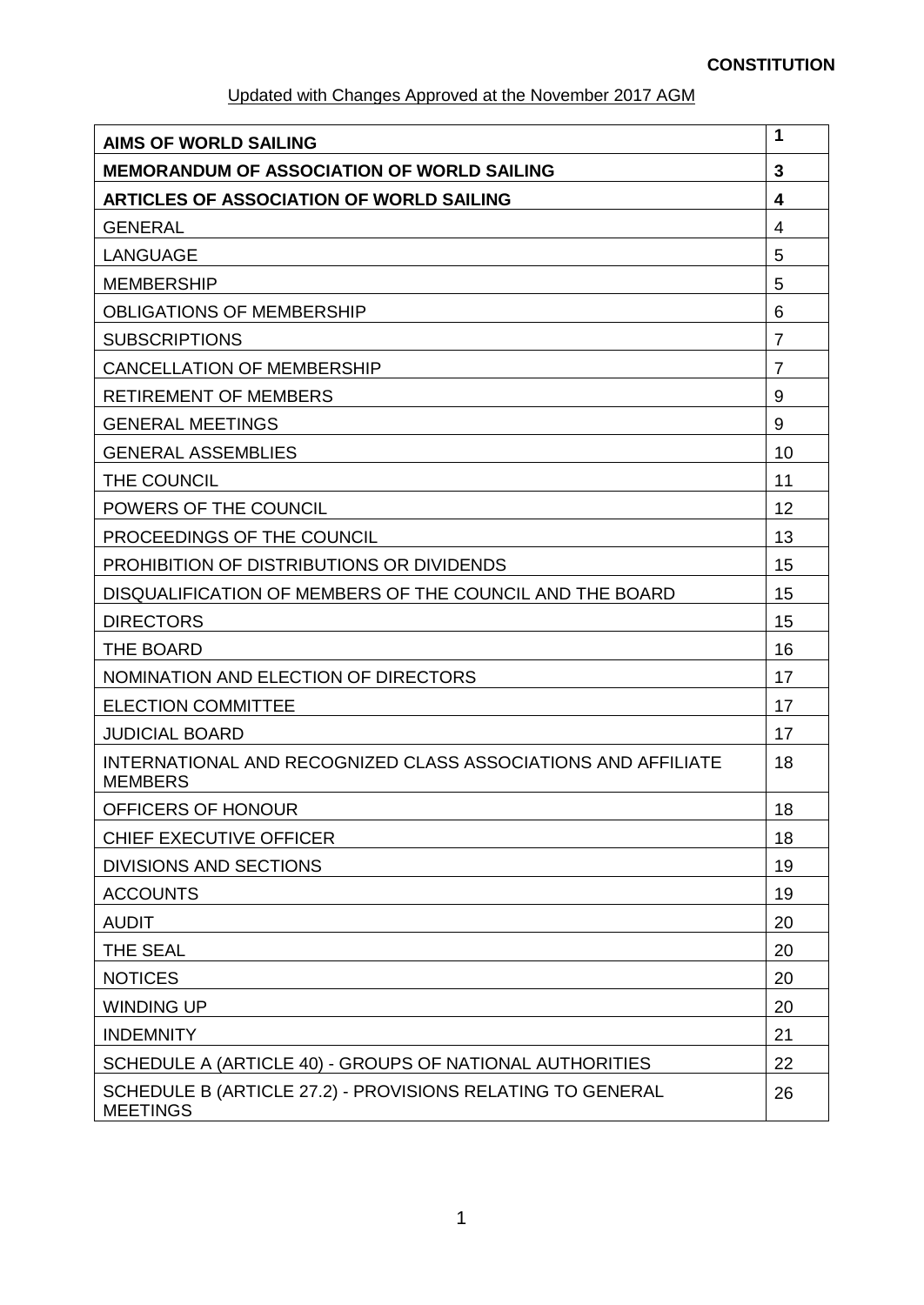#### **AIMS OF WORLD SAILING**

The objects and aims for which World Sailing, as the controlling authority of the sport of sailing in all its forms throughout the world, is established are:

- (a) to act as and carry out the functions and duties of such authority;
- (b) to promote the sport of sailing in all its branches regardless of colour, gender, physical ability, sexual orientation, language, religion, political or other opinion, national or social origin, property, birth or other status;
- (c) to establish, supervise, interpret and amend the rules regulating sailboat racing and to adjudicate disputes and take any appropriate disciplinary action (including the imposition of appropriate penalties);
- (d) to act as the supervising organisation for the sport of sailing, to grant and withdraw World Sailing status to or from classes of boats and to prescribe the relevant rules and measurement procedures;
- (e) to act as the organising authority of the Olympic Sailing Regatta;
- (f) to control, organise, conduct, license or sanction other championships, sailing events or activities;
- (g) to examine, study, investigate, consider and report on all matters affecting the sport of sailing and any persons interested therein or associated therewith and to collect, analyse and distribute information, statistics, opinions and reports thereon;
- (h) to represent and protect the interests of any member of the Federation;
- (i) to convene, arrange, organise and hold regattas, races and competitions of all sorts, to create and stimulate interest in and publicise the sport of sailing, to convene, arrange, organise and hold exhibitions, shows, displays, meetings, seminars, conferences and discussions, and to provide prizes, bursaries, grants and awards for competitors and others;
- (j) to provide administrative services of any sort whatsoever for any association, union, society, club, committee, body or person interested in or associated with sailing in any of its forms.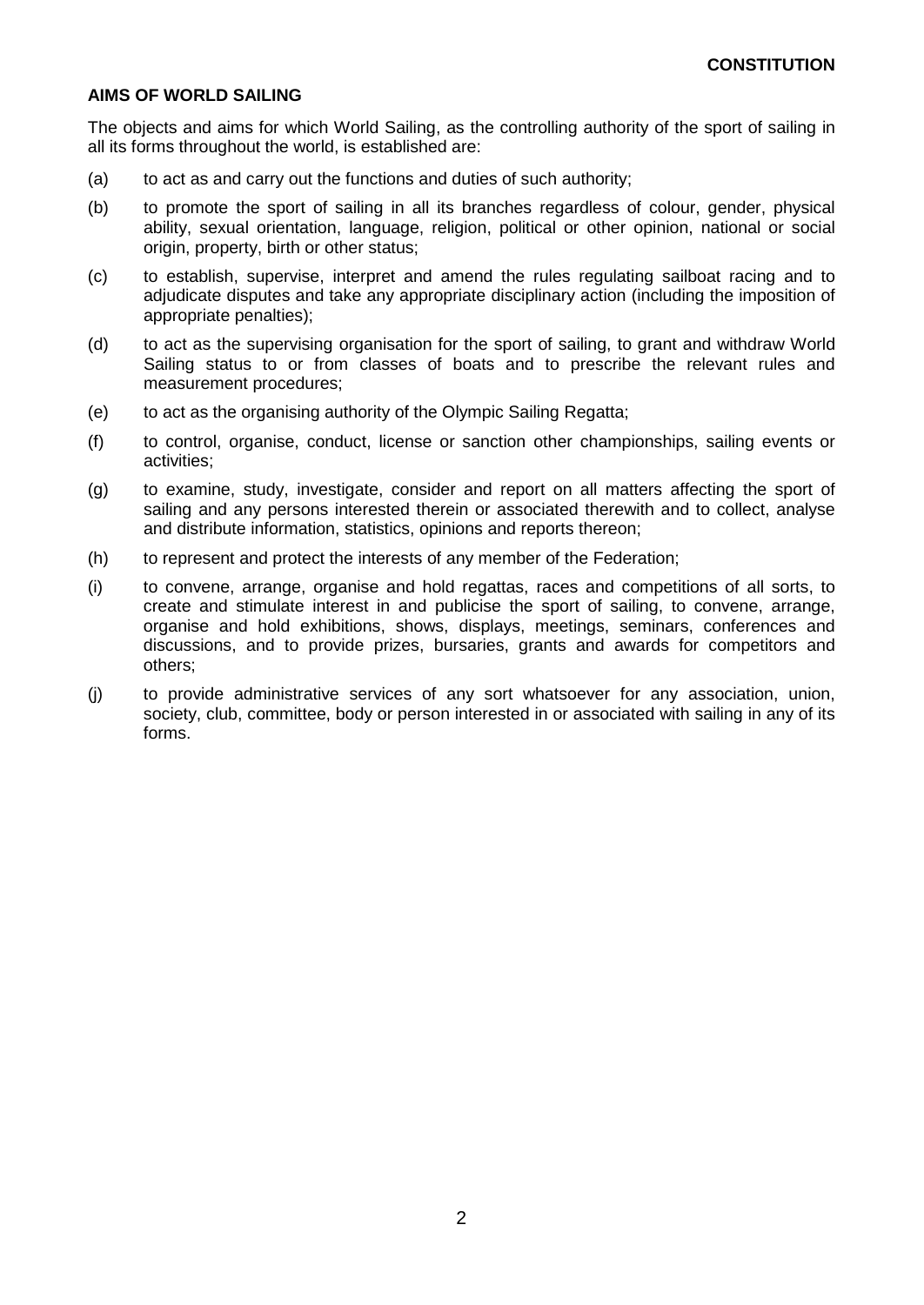# **THE COMPANIES ACTS 1931 TO 2004**

## **COMPANY LIMITED BY GUARANTEE AND NOT HAVING A SHARE CAPITAL**

## **MEMORANDUM OF ASSOCIATION**

## **OF**

## **WORLD SAILING LIMITED**

- 1. The name of the Company is "World Sailing Limited" (hereinafter "the Federation").
- 2. The Federation is a private company.
- 3. The liability of the members is limited.
- 4. Every member of the Federation undertakes to contribute such amount as may be required (not exceeding £1) to the assets of the Federation in the event of its being wound up while he is a member or within one year after he ceases to be a member, for payment of the debts and liabilities of the Federation contracted before he ceases to be a member, and of the costs, charges and expenses of winding up, and for the adjustment of the rights of the contributories among themselves.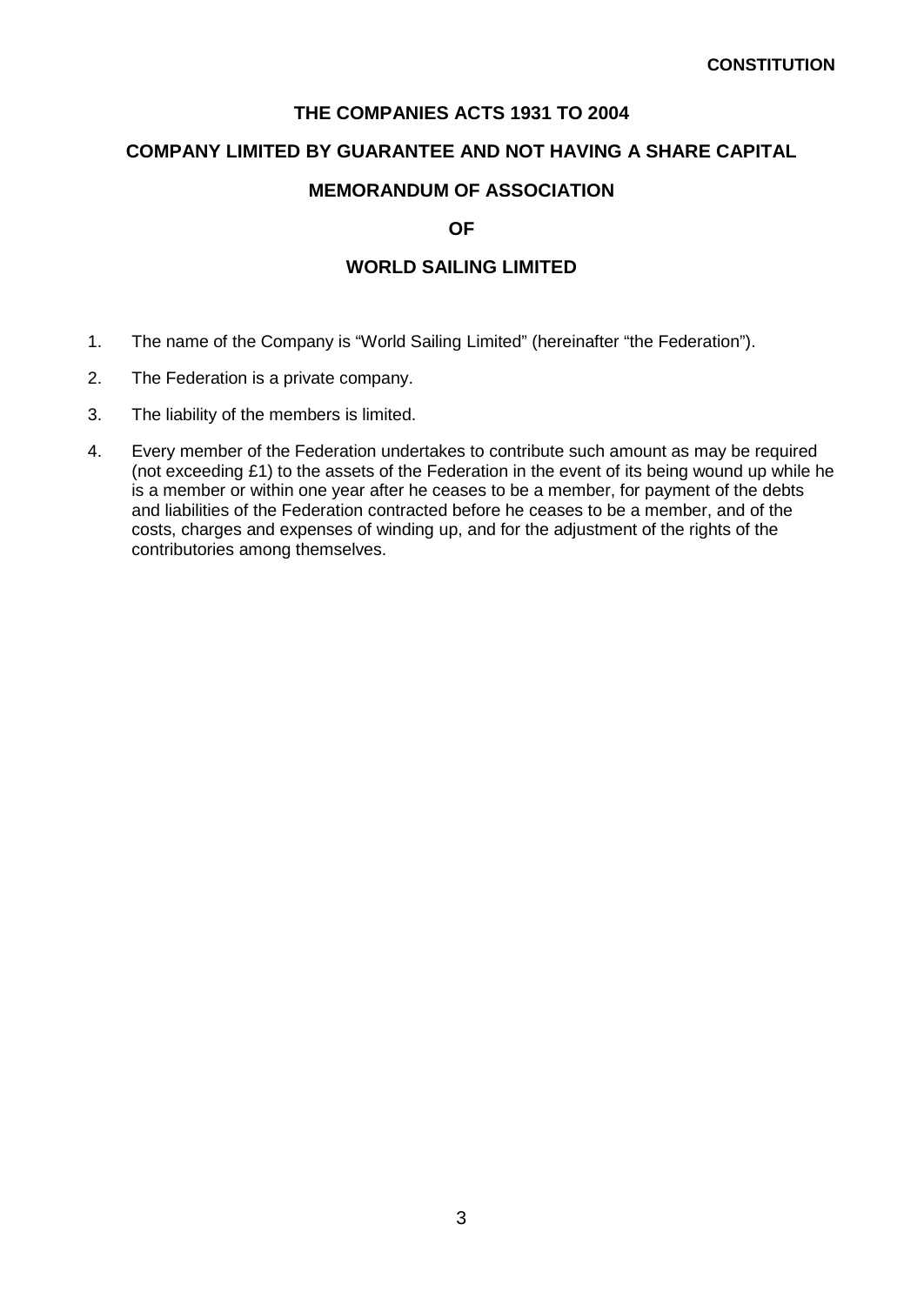# **COMPANY LIMITED BY GUARANTEE AND NOT HAVING A SHARE CAPITAL**

# **ARTICLES OF ASSOCIATION OF WORLD SAILING LIMITED**

## **GENERAL**

1.1 In these presents the words standing in the first column of the Table next hereinafter contained shall bear the meaning set opposite to them respectively in the second column thereof, if not inconsistent with the subject or context -

| <b>WORDS</b>                     | <b>MEANINGS</b>                                                                                                                                                                                   |
|----------------------------------|---------------------------------------------------------------------------------------------------------------------------------------------------------------------------------------------------|
| Acts                             | The Companies Acts 1931 to 2004 and every<br>statutory modification and re-enactment thereof for<br>the time being in force.                                                                      |
| <b>These Articles</b>            | These Articles of Association, as amended from<br>time to time.                                                                                                                                   |
| The Board                        | The board of directors of the Federation.                                                                                                                                                         |
| The Federation                   | The above-named Company.                                                                                                                                                                          |
| <b>The Council</b>               | The body established by the Federation for the<br>purposes set out in Article 41.                                                                                                                 |
| Office                           | The registered office of the Federation.                                                                                                                                                          |
| Seal                             | The common seal of the Federation.                                                                                                                                                                |
| Month                            | Calendar month.                                                                                                                                                                                   |
| In writing                       | Written, printed or lithographed, or partly one and<br>partly another, and other modes of representing or<br>producing words in a visible form.                                                   |
| Clear days                       | In relation to a period of notice means that period<br>excluding the day when the notice is given or<br>deemed to be given and the day for which it is given<br>or on which it is to take effect. |
| <b>Member National Authority</b> | A National Authority granted full membership in the<br>Federation.                                                                                                                                |
| Member                           | A member of the Federation of any class.                                                                                                                                                          |
| <b>National Authority</b>        | An organization, whether incorporated or<br>unincorporated, controlling the sport of yachting or<br>sailing in any country or in any political entity<br>granted status as an Olympic nation.     |
| <b>Regulations</b>               | Regulations adopted by the Council to carry out the<br>aims and objects of the Federation.                                                                                                        |
| Yachting                         | Includes the sport of sailing in all its forms.                                                                                                                                                   |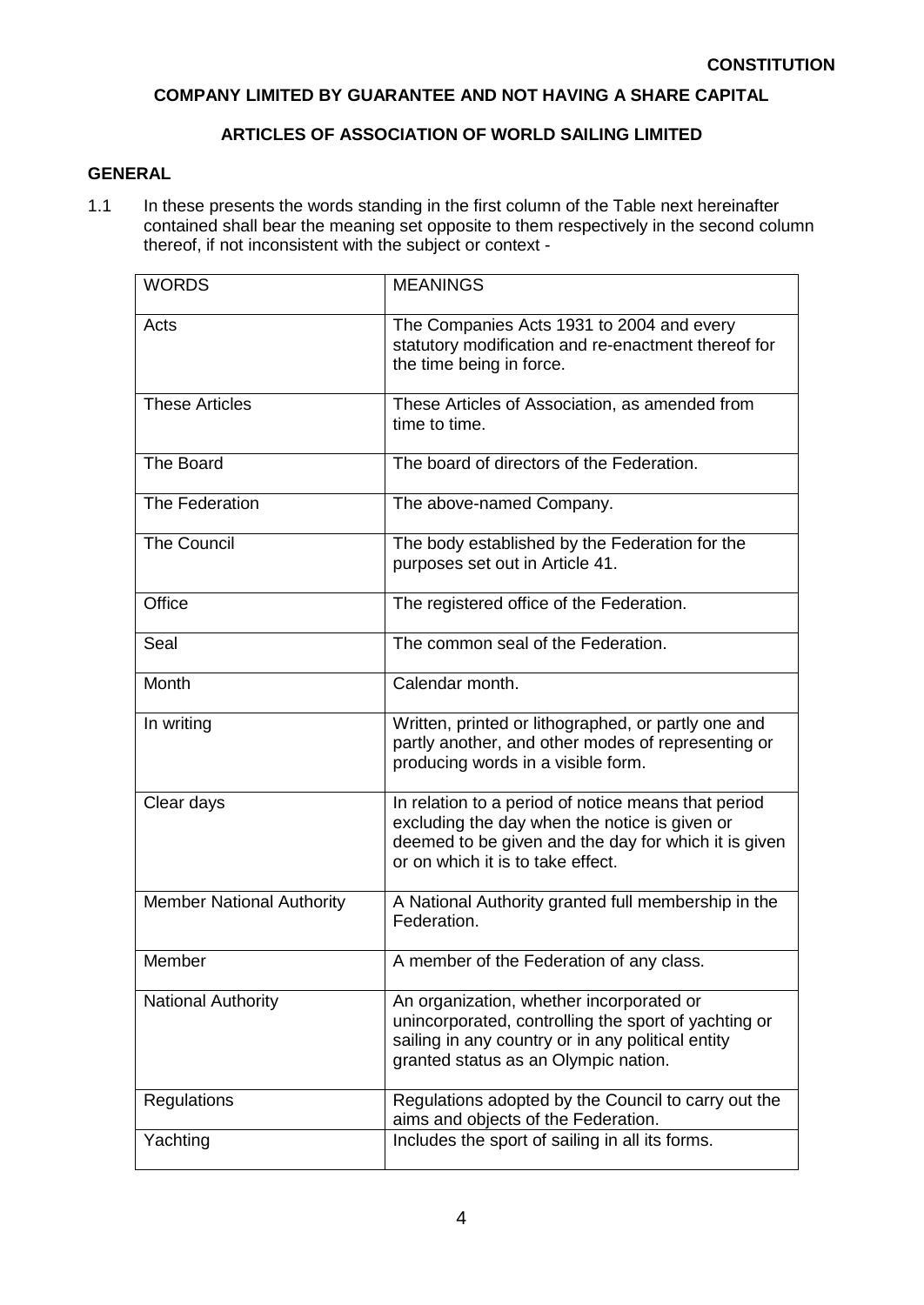| Special resolution             | A resolution passed by a 75% majority vote at a<br>meeting of which not less than 21 days' notice has                                                                                |
|--------------------------------|--------------------------------------------------------------------------------------------------------------------------------------------------------------------------------------|
|                                | been given as more particularly defined in the Acts.                                                                                                                                 |
| <b>Constitution Committee</b>  | A committee established by the Council to review<br>recommend changes to and interpret the<br>constitution and such other matters as may be<br>delegated to it under these Articles. |
| <b>Chief Executive Officer</b> | The person appointed under Article 87 or appointed<br>as his deputy.                                                                                                                 |

- 1.2 Any words importing the singular number only shall include the plural number, and vice versa.
- 1.3 Words importing the masculine gender only shall include the feminine gender; and vice versa.
- 1.4 Words importing persons shall include corporations.
- 1.5 Subject as aforesaid, any words or expressions defined in the Acts shall, if not inconsistent with the subject or context, bear the same meanings in the Articles.
- 2.1. The regulations contained in Table C in the schedule to the Companies (Memorandum and Articles of Association) Regulations 1988 ("Table C") shall not apply to the Federation, but the Articles hereinafter contained shall constitute the regulations of the Federation.
- 2.2 Any disputes relating to the validity or construction of the Regulations or any other rules or regulations made there under (together, the "Regulations"), and any disputes relating to the application of the Regulations or the exercise of powers there under, shall be subject to the exclusive jurisdiction of the courts of England and Wales and their principles, and shall be governed by English law, excluding English choice of law principles.

#### **LANGUAGE**

2.3 The official language of the Federation is English. The word "shall" is mandatory and the word "may" is permissive. As and when appropriate, other working languages may be introduced and simultaneous translations may be provided at meetings. All official Federation English texts should be edited to comply with what is known as "Plain English" in the United Kingdom.

#### **MEMBERSHIP**

- 3. The number of members which the Federation proposes to be registered with it is unlimited.
- 3.1 No invitation to the public to subscribe for debentures of the Company shall be made.
- 4. Membership in the Federation shall consist of the following classes:
	- (a) Full Member full membership in the Federation granted to a National Authority.
	- (b) Associate Member for Authorities within a territory which is not recognised by the IOC (not being a country pursuant to paragraph 1 of Rule 30 of the Olympic Charter) but promoting and managing the sport of Yachting within its territorial waters independently of another country or territory. Associate Membership is not available to organisations whose governance is determined by or dependent upon that of another country and the laws of that country prescribe or require that any competitor of the relevant territory should compete under the jurisdiction of that other country and its National Authority. Associate Members shall not be entitled to voting rights, and their membership shall continue only until the next Ordinary General Assembly when it shall be reviewed and if appropriate may then be renewed.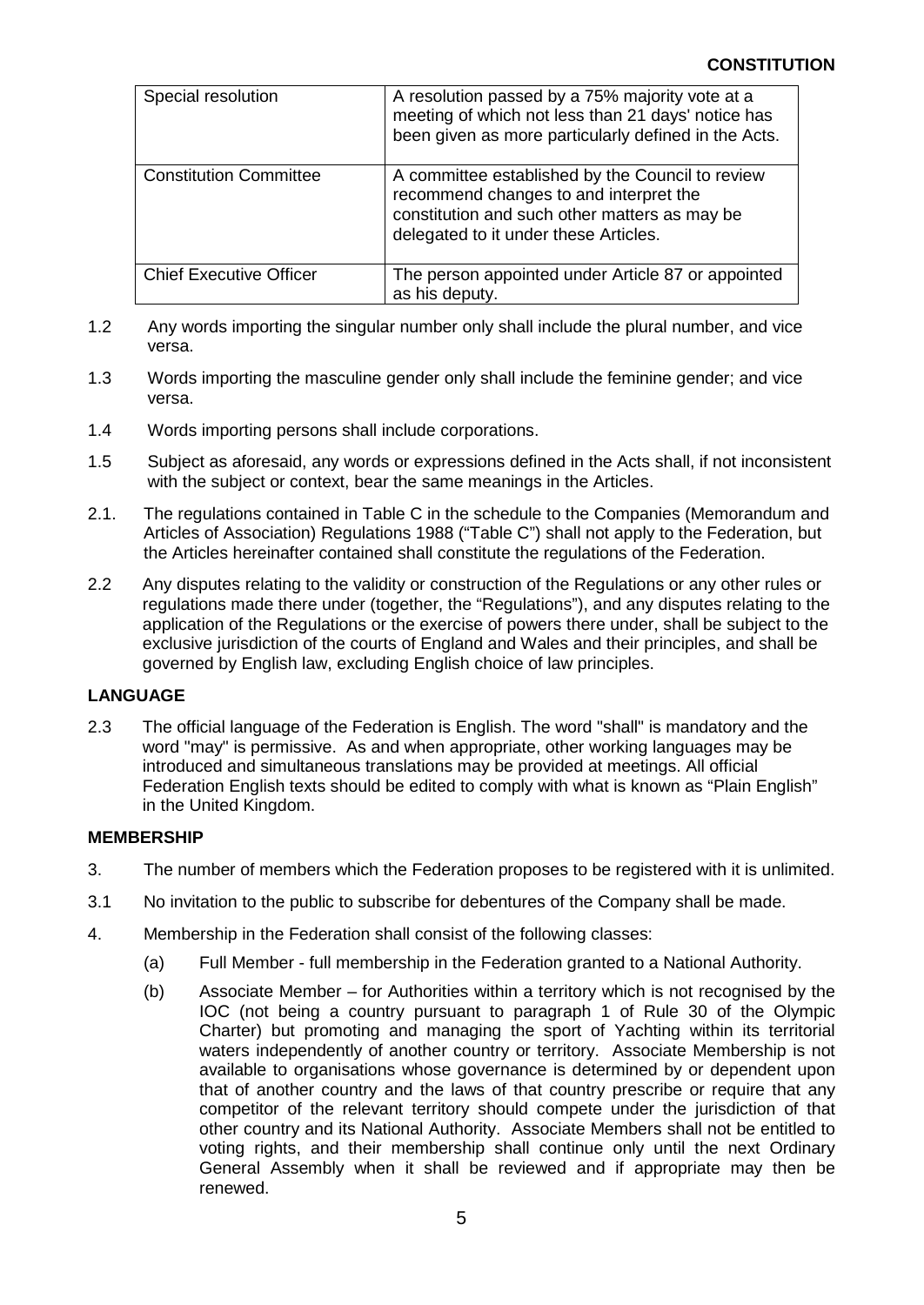- (c) ICA Member membership granted to International and Recognized Classes recognized by the Federation.
- (d) Affiliate Member membership granted under Article 5.1(c).
- (e) World Sailing Member membership granted to individuals under 5.1(d).
- (f) Honorary Member membership granted under Article 5.1(e).
- 5.1 Membership in the Federation may be granted by the Council in the various classes of membership as set out in Article 4. Applications shall be made to the Chief Executive Officer in accordance with the Regulations and the following provisions:
	- (a) Applications for Full Membership of the Federation and applications for Associate Membership shall be placed before the Council which shall take into consideration the status of the sport in the country and of the constitution of the organisation making the application.
	- (b) ICA Member Class Associations governing International and Recognized Classes that have met the criteria specified in the Regulations and have been granted International or Recognized status by the Council shall be granted ICA membership
	- (c) Affiliate Member Any self-administered international organization, other than a national authority or international class association or recognized class association, or members thereof, interested in or associated with the sport of sailing in any of its forms and whose activities are not in conflict with member national authorities or ICA's or Recognized CA's may be granted affiliate membership subject to conditions and terms of such membership as the Council may respectively from time to time decide. An Affiliate Member shall not be entitled to voting rights, except where specifically provided for in these Articles.
	- (d) World Sailing Member Any individual who is a member of Council, an Officer or Officer of Honour, a member of any committee, working party or commission of Federation may become an individual member of Federation upon acceptance of his application and payment of the annual fee established by Council.
	- (e) Honorary membership of the Federation may be conferred by the Council upon such persons as it may determine.
- 5.2 The procedure for challenging any application for Membership shall as prescribed in the Regulations.

#### **OBLIGATIONS OF MEMBERSHIP**

- 6. It shall be the obligation of all members of the Federation:
	- (a) to promote the objects, interest and influence of the Federation;
	- (b) to carry out and have respect for the rules, Regulations and decisions of the Federation;
	- (c) to refrain, and to use reasonable endeavours to persuade others within their area of jurisdiction to refrain, from actions that are inconsistent with the objects, rules, Regulations or decisions of the Federation.
- 7. It shall be the obligation of all World Sailing Members to ensure that there shall be no discrimination on the grounds set out in Aim (b) of the Constitution against any competitor or official; further to prevent improper use or abuse of terms such as World, Continental, International or Regional that properly relate to activities recognized by the Federation and to co-operate in the collection and payment of the "International and Recognized Class Fees" payable to the Federation.
- 8. ICA members shall be responsible for implementing the objects and decisions of the Federation affecting their classes and for protecting the design characteristics of their classes.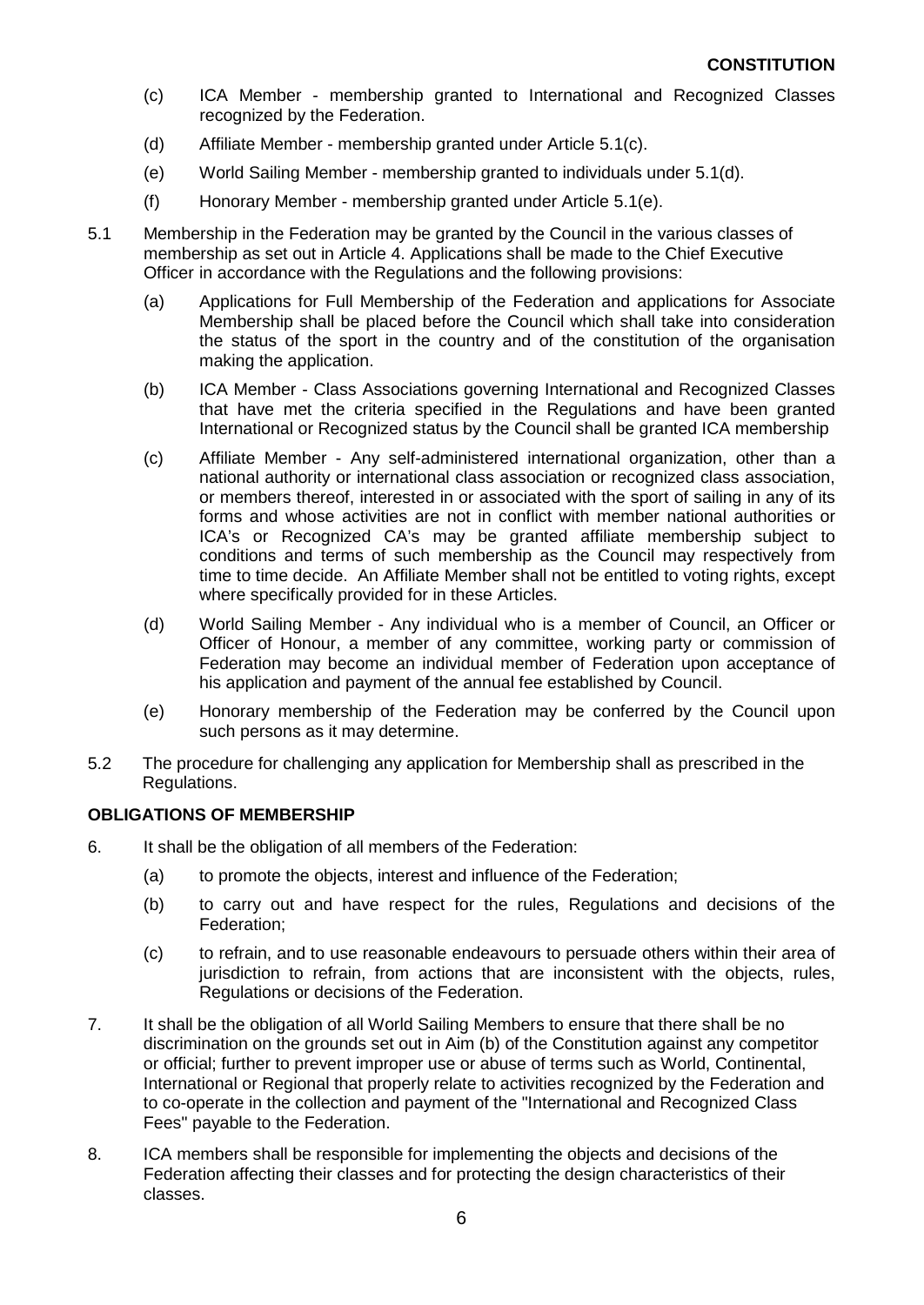- 9. (a) Each ICA member, Affiliate Member and Honorary Member of the Federation shall be entitled to receive free of charge such items as the Board may from time to time resolve. Such members are not entitled to vote at meetings of the Federation.
	- (b) Membership shall not be transferable and shall cease on death, or, in the case of a corporation, society or similar, upon the appointment of a liquidator or receiver (or the equivalent in the jurisdiction of incorporation of the corporation).

### **SUBSCRIPTIONS**

- 10. Every member other than an honorary member shall pay an annual subscription to the funds of the Federation of such amount as in each individual case the Board may from time to time determine. Subscription categories for Member National Authorities shall be determined by the Council at each annual meeting in the year before a meeting of the General Assembly, having considered the recommendations, if any, of the Constitution Committee. All subscriptions shall be due on the first day of January for each ensuing calendar year.
- 11. The Board shall have the power to remit either in whole or in part the payment by a member of its subscription in any year.
- 12. Subject to any remission under Article 11 no Member National Authority shall, in any year, be entitled to any of the rights or privileges of membership or to be represented at any meeting of the General Assembly until its subscription for that year and all arrears (if any) have been paid.
- 13. An ICA member or Affiliate Member of the Federation shall not be entitled to any benefits, including the right to hold a world championship or to be selected for an World Sailing event, while its or his subscription is in arrears.

#### **CANCELLATION OF MEMBERSHIP**

- 14.1 (a) Notwithstanding Articles 15 to 20, when a Member National Authority has been in arrears on all or a part of its subscription, fees, dues or other payments due to the Federation or any of its subsidiary or associated companies for three months or more, and having been warned to make payment at least 30 days previously, and the Chief Executive Officer having so certified in writing, the Board may by a majority vote suspend or the Council may by majority vote cancel the membership in the Federation of a Member National Authority with immediate effect.
	- (b) A Member National Authority deprived of its membership under this Article may apply for membership in the normal course but shall not be re-admitted to membership until outstanding subscriptions, fees, dues and other payments due, if any, have been paid in full and so certified by the Chief Executive Officer.
- 14.2 (a) When an International or Recognized Class has been in arrears on all or part of its subscriptions, fees, dues or other payments due to the Federation or any of its subsidiary or associated companies, on the same conditions and terms as provided in Article 14.1(a), the Board may by a majority vote suspend or cancel the International status and membership of an International or Recognized Class.
	- (b) An International or Recognized Class whose status and membership has been suspended or cancelled pursuant to this Article may apply for such status and membership in the normal course but shall not have its International or Recognized status or membership restored until all outstanding subscriptions, fees, dues and other payments due, if any, have been paid in full and so certified by the Chief Executive Officer.
- 15.1 (a) The status of any existing Member National Authority of the Federation may only be challenged by an existing Member National Authority or Member National Authority in good standing or an organization which has or is claiming the status of a governing body of the sport of sailing in the particular country in which the Member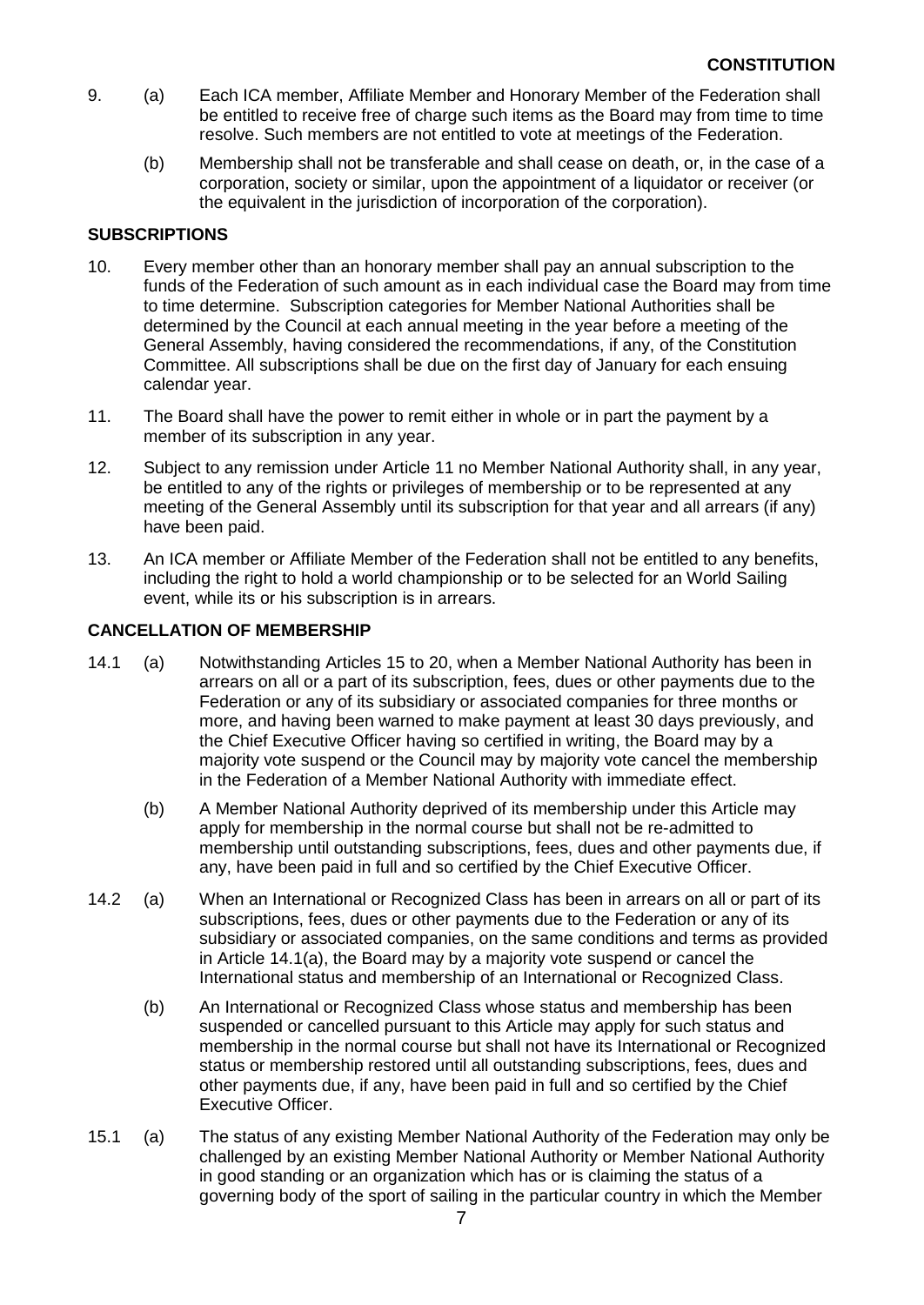National Authority is located and has been so certified by the Constitution Committee having considered the recommendation of the Chief Executive Officer.

- (b) Any Member may at any time be required at the request of the Board to demonstrate that its constitution and its representation of the sport of sailing in that country is such that it would, at that time, satisfy the requirements for Membership as set out in Article 4 and the Regulations at the time applicable to Membership and applications for Membership. If the Board has reasonable grounds for believing that it does not so satisfy those requirements, and has failed to remedy any deficiency within 30 days of being requested to do so, then it may suspend the Member until the next meeting of Council, at which time Council shall decide whether to reinstate the Member, continue the suspension, or cancel its Membership under Article 15.3.
- 15.2 Any proceedings to make such challenge as may be authorized pursuant to these Articles and the applicable Regulations shall provide for a fair hearing and hearings of and between all the parties and shall provide the parties with a reasonable opportunity to present such facts as they may wish and to present their claims and argument before any committee, body, Council or Assembly of the Federation as the Articles and Regulations shall provide.
- 15.3 Without limiting any alternative grounds, one of the grounds on which a member's status may be challenged is for persistent disregard of or failure to observe the Constitution of the Federation especially as it pertains to the obligations of membership.
- 15.4 The Council may, by a two-thirds majority vote, at any time cancel the membership of any Member National Authority, but such Member National Authority may request that the General Assembly shall, at its next meeting, review such cancellation on the ground that the discretion of the Council was not exercised for good cause.
- 16. The procedure for challenging the membership status of a Member National Authority shall be as set forth in the Regulations.
- 17. The Council may suspend or cancel the status and membership of an International or Recognized Class which in the Council's judgement has failed to meet its obligation to protect the design characteristics of the class or currently does not meet the requirements for the class prescribed in the Rules and Recommendations for Adoption and Control of International or Recognized Classes.
- 17.1 The Council may suspend or cancel the membership of an Affiliate Member who has, in the opinion of the Council, failed to comply with its or his membership obligations in a material respect.
- 18. The procedure for challenging the membership status of an Affiliate Member shall be as set forth in the Regulations.
- 19. The Board may:
	- (a) suspend or cancel the status and membership of an International or Recognized Class which is in arrears of payments due to the Federation or which in the Council's judgement has failed to meet its obligation to protect the design characteristics of the class or currently does not meet the requirements prescribed in the Rules and Recommendations for Adoption and Control of International or Recognized Classes;
	- (b) suspend or cancel the membership of an Associate Member or affiliate member which or who has failed to pay its or his subscription for a period of at least 12 months after the due date or in the opinion of the Council has failed to comply with its or his membership obligations in a material respect.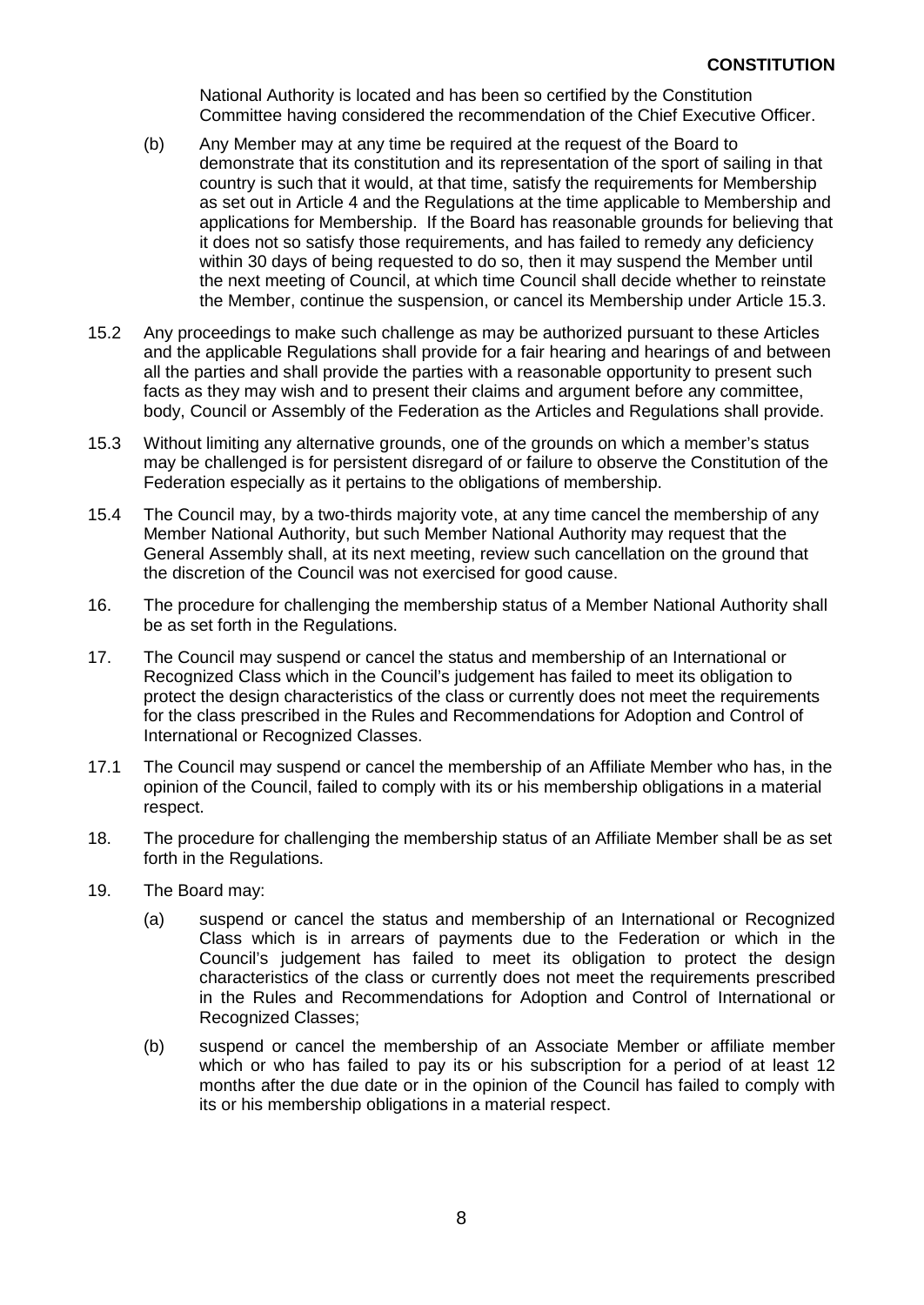#### **RETIREMENT OF MEMBERS**

20. Any Member desiring to retire from the Federation shall give notice in writing of its or his intention of retiring on or before 31 December to the Chief Executive Officer; otherwise the member shall be liable to pay the subscription for the next calendar year.

### **GENERAL MEETINGS**

- 21.1 The Federation shall hold a General Meeting in every calendar year as its Annual General Meeting at such date and time as may be determined by the Board and shall specify the meeting as such in the notices calling it. The location of Annual General Meetings shall be determined in accordance with the Regulations.
- 21.2 In addition to the General Meetings of Member National Authorities referred to in Article 21.1 above the Council may call and hold meetings of the Council or the Council and its committees as provided in Articles 42 and 55. Such meetings held to conduct the business of the Federation delegated to it by Article 41 and Article 42 in the case of a committee of the Council are not General Meetings of the members and shall be conducted in accordance with the Regulations regarding the conduct of such meetings.
- 22. All General Meetings other than Annual General Meetings shall be called Extraordinary General Meetings.
- 23. The Board may whenever they think fit or upon the instruction of the Council convene an Extraordinary General Meeting, and Extraordinary General Meetings shall also be convened on such requisition, or in default may be convened by such requisitionists, as provided by section 113 Companies Act 1931. The date, time and location of Extraordinary General Meetings shall be determined by the Board.
- 24. Twenty-one clear days' notice in writing at the least of every Annual General Meeting and of every meeting convened to pass a Special Resolution, and fourteen clear days' notice in writing at the least of every other General Meeting, specifying the place, the day and the hour of meeting, and in the case of special business the general nature of that business, shall be given in a manner hereinafter mentioned to such persons (including the Auditors) as are under these Articles or under the Acts entitled to receive such notices from the Federation; but with the consent of all the Member National Authorities having the right to attend and vote thereat, or of such proportion of them as is prescribed by the Acts in the case of meetings other than Annual General Meetings, a meeting may be convened by such notice as those Member National Authorities may think fit.
- 25.1 Each Member National Authority may be represented by a delegate who is a national or resident of the country concerned and shall ensure that notice of the appointment of such delegate is given in writing to the Chief Executive Officer in accordance with Schedule B to these Articles (which shall form part of these Articles). Except when Article 35 applies, no appointment of other proxies is permitted.
- 25.2 If a delegate so appointed is prevented from attending for a reason outside his control, the President may accept an alternate appointment at any time up to one hour before the opening of the meeting.
- 26. The accidental omission to give notice of a meeting to, or the non-receipt of such notice by, any person entitled to receive notice thereof shall not invalidate any resolution passed, or proceeding had, at any meeting, General Meeting or General Assembly.
- 27.1 No business shall be transacted at any General Meeting unless a quorum is present when the meeting proceeds to business. Thirty Member National Authorities present by their delegates shall be a quorum.
- 27.2. The provisions set out in Schedule B to these Articles (which shall form part of these Articles) shall regulate the conduct of proceedings at any General Meeting.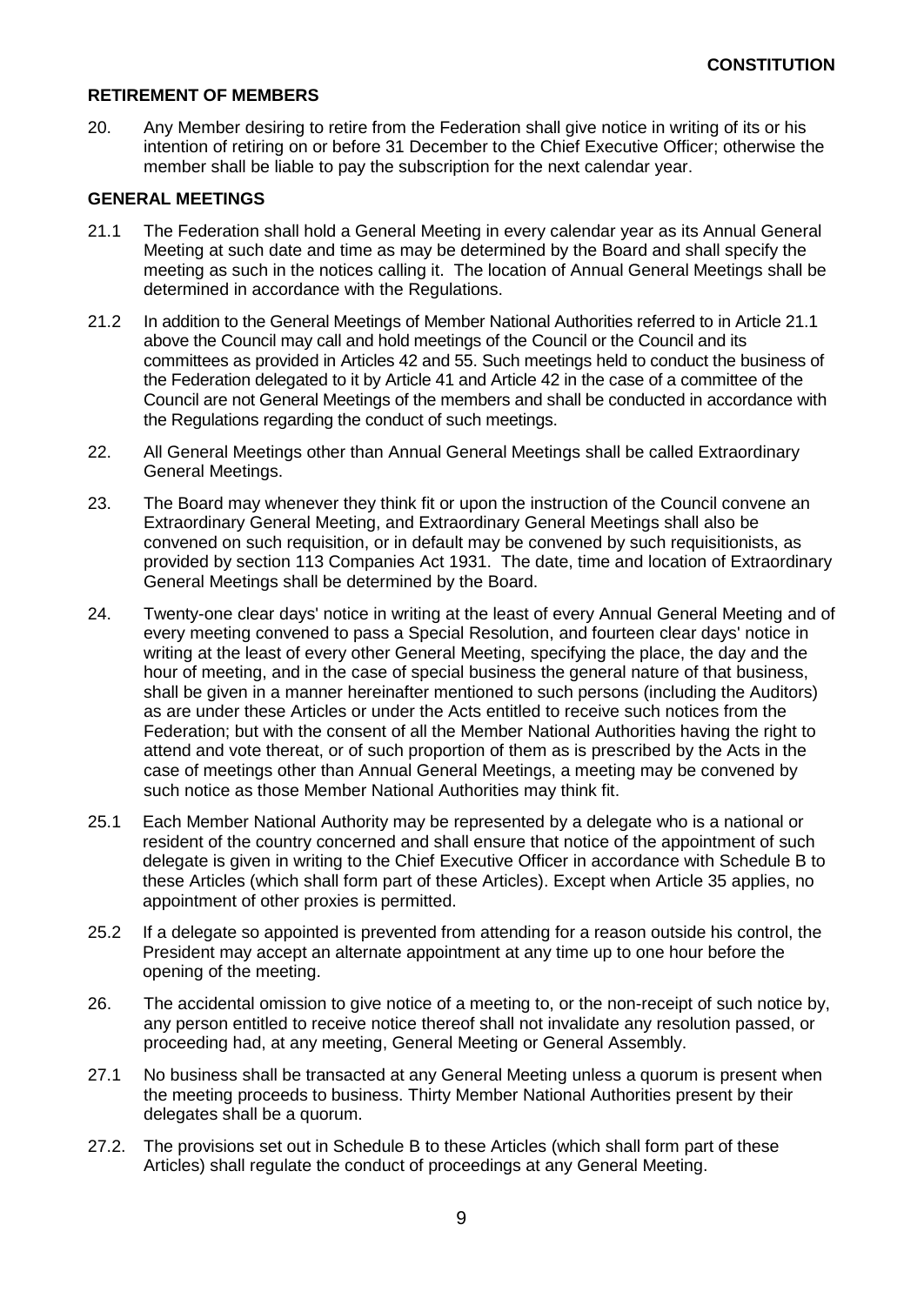- 28. The agenda for an Annual General Meeting shall include both the ordinary business required under the Acts to be tabled at Annual General Meetings and the following items:
	- (a) Approval of the minutes of the last Annual General Meeting and of any subsequent Extraordinary Meeting.
	- (b) To receive:
		- (i) The President's report;
		- (ii) A financial report.
	- (c) To review:
		- (i) Subscriptions;
		- (ii) Applications for Full or Affiliate membership since the last Ordinary Meeting of the General Assembly;
		- (iii) The proposed programme of the Federation's Championships;
		- (iv) Any Regulations made or amended in any substantive way by the Council since the last Ordinary Meeting.
	- (d) To debate and resolve any submission from the Council or the Board or from a delegate and normally to refer such matters to the appropriate committees. Political matters shall not be debated unless of direct relevance to yachting, nor without prior reference to the Constitution Committee. The decision of the Chairman of the General Assembly as to whether a matter is political shall be final.
- 29. Decisions at any General Meeting (including, for the avoidance of doubt, any General Assembly) shall (save where otherwise required by the Acts or these Articles) be taken by a simple majority of votes of those present and entitled to vote except that no resolution for the amendment of the Memorandum of Association or these Articles shall be carried unless 75% of the votes cast shall be in favour of such resolution (but this provision shall not affect the right of the Council to vary the table contained in Schedule A in accordance with Article 40(b)). Voting on any resolution shall be by show of hands unless the chairman or not less than five of the delegates present request a secret ballot. Any such secret ballot shall take place and the result of the vote be announced before the close of the meeting. In the event of an equality of votes, the chairman shall have a casting vote except in the case of equality of votes related to elections which shall be decided in accordance with the Regulations.

#### **GENERAL ASSEMBLIES**

- 30. The Annual General Meeting in 2012 and in every fourth year thereafter shall constitute and be known as a General Assembly:
- 31. The membership of the General Assembly shall consist of:
	- (a) one delegate of each Member National Authority;
	- (b) the President and the Vice-Presidents who may speak but not vote unless they are also delegates of a Member National Authority;
	- (c) pursuant to Article 82, representatives of an ICA all of whom may speak but not vote.
- 32. The agenda for the meeting of the General Assembly shall include both the ordinary business required under the Acts to be tabled at Annual General Meetings and the following items:
	- (a) Election of the following:
		- (i) the President;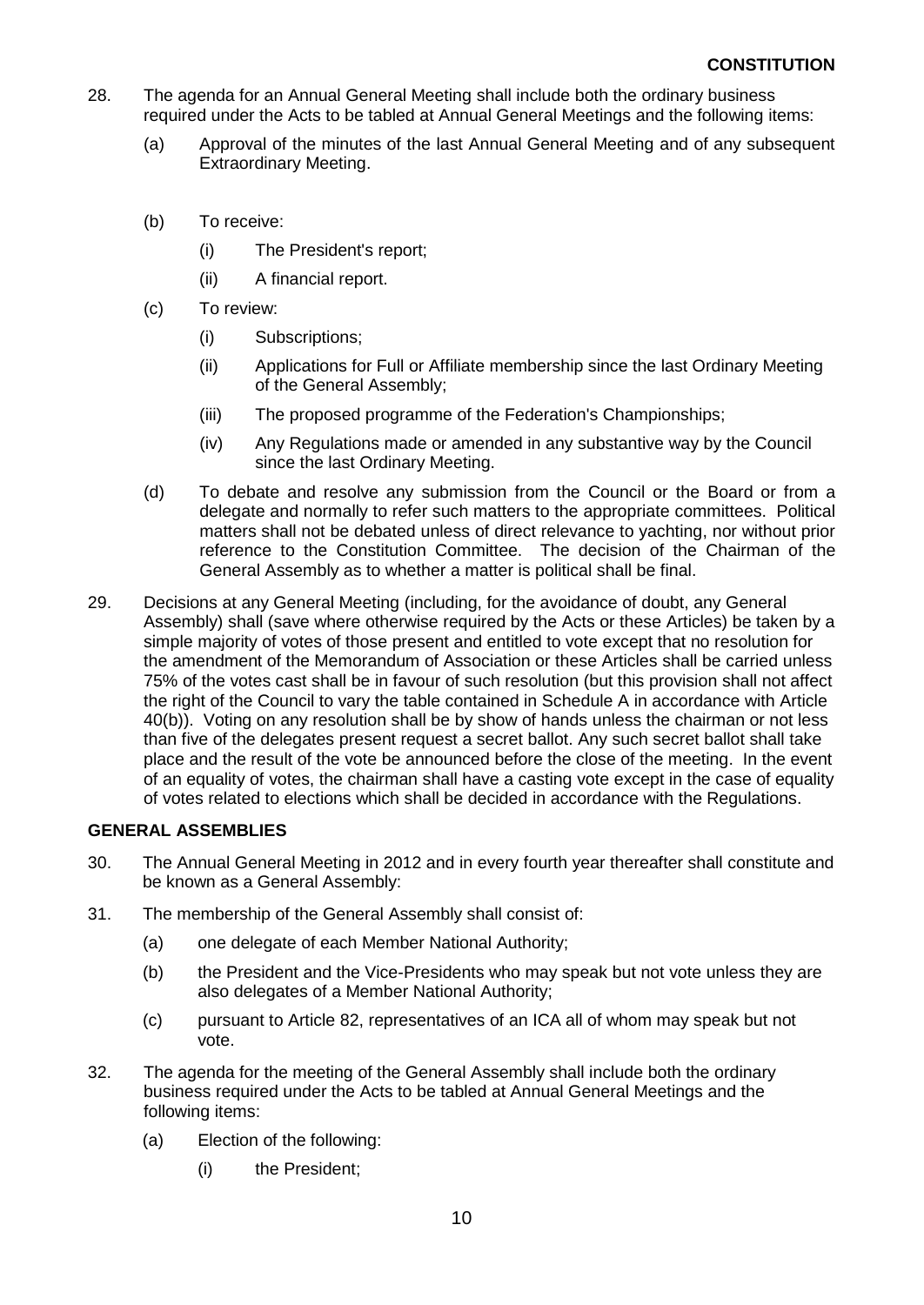- (ii) the seven Vice-Presidents:
- (iii) the Officers of Honour.
- (b) To announce the appointed members of the Council.
- (c) To fix the date of the next ordinary meeting of the General Assembly.
- (d) Any other business.
- 33. The chairman of Meetings of the General Assembly shall be the President of the Federation. A newly-elected President shall take the chair of the meeting immediately following the conclusion of the item on the agenda covering elections. If neither shall be present, the members of the General Assembly present shall choose one of the Vice-Presidents or failing them, one of their number, to be the chairman of the remainder of such meeting.
- 34. A General Assembly may authorize the attendance at its meetings of committee chairmen, observers and technical advisers who shall not be entitled to vote. They may take part in the proceedings at the request of the Chairman.
- 35. The election of a delegate to the office of President or Vice-President shall give rise to a casual vacancy at any meeting at which he is appointed, which may provided due notice has been given to the Chief Executive Officer prior to the meeting be filled by a nominee of the Member National Authority whose delegate has been elected to the office.

## **THE COUNCIL**

- 36.1 The Council of the Federation shall consist of:-
	- (a) the President;
	- (b) the seven Vice-Presidents;
	- (c) not more than 30 members appointed by Member National Authorities;
	- (d) the Chairman of the Oceanic and Offshore Committee;
	- (e) the Chairman of the Para World Sailing Committee ;
	- (f) a member appointed by and from the Classes Committee;
	- (g) the Chairman of the Athletes' Commission;
	- (h) a woman member appointed by:
		- (i) women Vice-Presidents
		- (ii) women members of Council, and
		- (iii) the women of committees or sub-committees, the members of which are nominated by Member National Authorities;
- 37.1 Members of the Council will be appointed as follows:
	- (a) as a result of their election as President or Vice President;
	- (b) in accordance with Article 40(a), in which case the appointment shall be notified to the Chief Executive Officer and shall be valid only when received at least two weeks before the meeting of the Council; or
	- (c) under Article 36.1 (d), (e), (f) (g) or (h).
- 38. Members of the Council appointed to serve at, or at the time of, an ordinary General Assembly meeting shall hold office until the next following ordinary General Assembly meeting, a successor is appointed pursuant Article 40(f) or they cease office.
- 39. Members of the Council shall be persons who are active in Yachting. Members of the Council shall be responsible for placing before the Council the views of the Member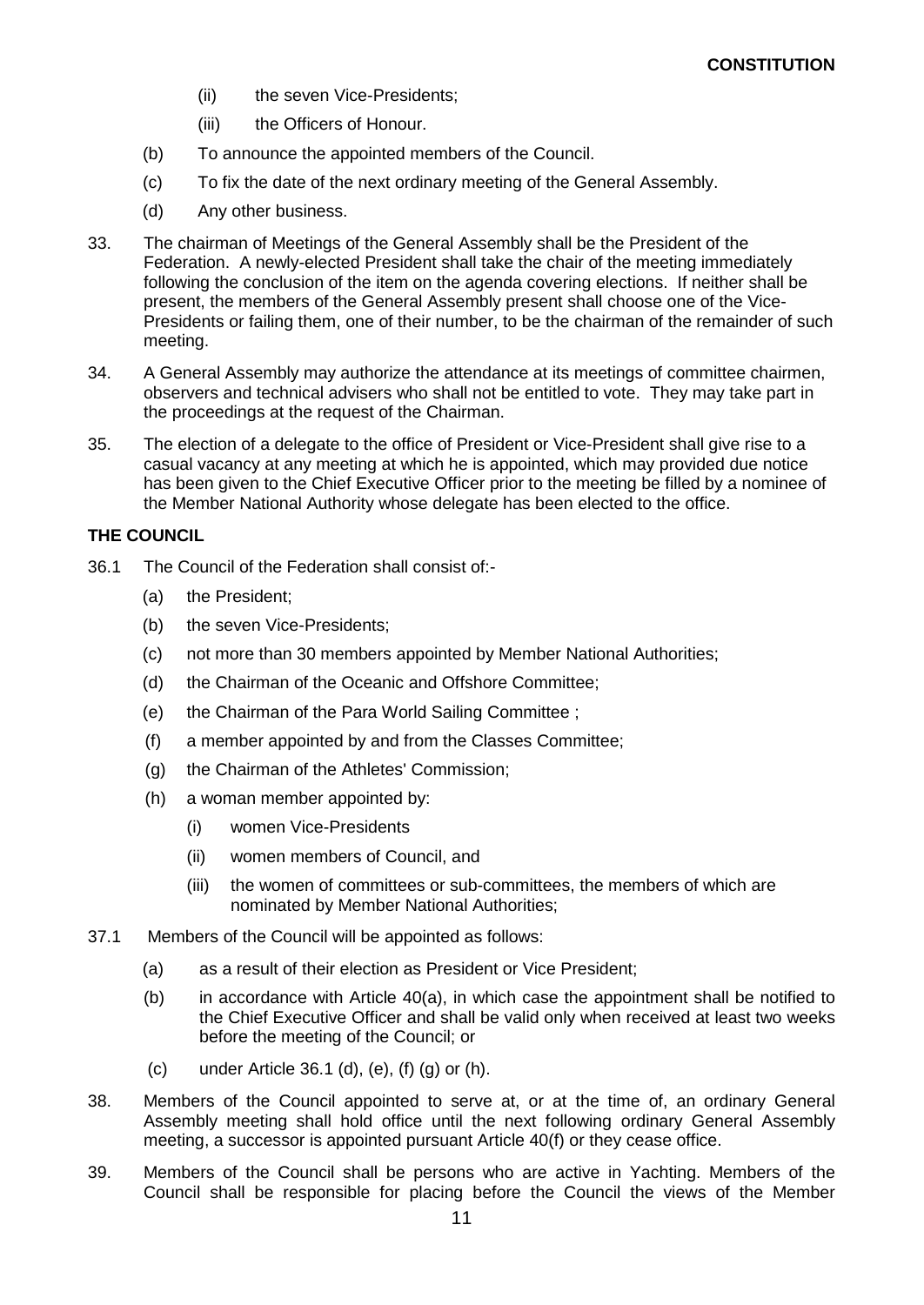National Authorities by whom they were nominated or elected but in the exercise of their votes they shall have regard to the interest of the sport of Yachting throughout the world as a whole.

- 40. (a) Members of the Council appointed by Member National Authorities shall be appointed by the groups of Member National Authorities shown in the Table in Schedule A to these Articles. Each group shall be entitled to appoint the number of members to the Council shown opposite its group.
	- (b) No earlier than sixty days before the date of the next ordinary meeting of the General Assembly, a Member National Authority may by notice in writing to the Chief Executive Officer nominate a candidate in each vacancy in that Member National Authority's group to be a member of Council for the forthcoming new term. A Member National Authority may change its nominations at any time until thirty days before the meeting of the General Assembly, when the nominations shall close. Any nomination received after this time is not valid.
	- (c) Following the close of nominations, the candidate(s) with the greatest number of nominations shall be deemed appointed to the Council by the group for the forthcoming new term. The Chief Executive Officer shall publish to all Member National Authorities in a group the nominations made.
	- (d) If there is an equal number of nominations for a vacancy, then any candidate(s) with the least number of nominations shall be eliminated and a ballot of the Member National Authorities in that group shall be held between the tied candidates. If a tie remains, this procedure shall be repeated until one candidate receives a simple majority of votes. In the event that a tie still persists seven days before the start of the General Assembly, the President shall break the tie in his sole discretion and appoint one of the tied candidates to fill the vacancy. The process shall be administered by the Chief Executive Officer.
	- (e) If a group of Member National Authorities decides to appoint a successor for the Council member they appointed under Article 40(a), he shall be appointed by a 75% majority of the group and the new appointment shall be notified to the Chief Executive Officer and shall be valid only when received at least two weeks before the next Council meeting.
	- (f) The provisions of the table contained in Schedule A may be varied from time to time by Council in its discretion by a two-thirds majority vote or by resolution of the Annual General Meeting, provided that if any National Authority ceases to be a Member National Authority on account of its replacement as a National Authority controlling the sport by some other authority or authorities in the Group concerned, Council may in its discretion make such provision as it thinks fit for the purpose of preserving the regional basis of nomination but any such provision may be reviewed by the Annual General Meeting.

#### **POWERS OF THE COUNCIL**

- 41. The Council shall be responsible for:
	- (a) subject to the powers of General Meetings, considering and determining the policy and strategic priorities of the Federation, having considered the recommendations of its committees, the Board and Executive Office; and
	- (b) promoting and (subject to Article 68) carrying out the aims and objects of the Federation,

and shall have all necessary powers of the Federation to discharge such responsibilities, save for those powers that by the Act or by these Articles are required to be exercised by, or under the direction of, the Board (including those matters set out in Article 68) or at a General Meeting, and subject to: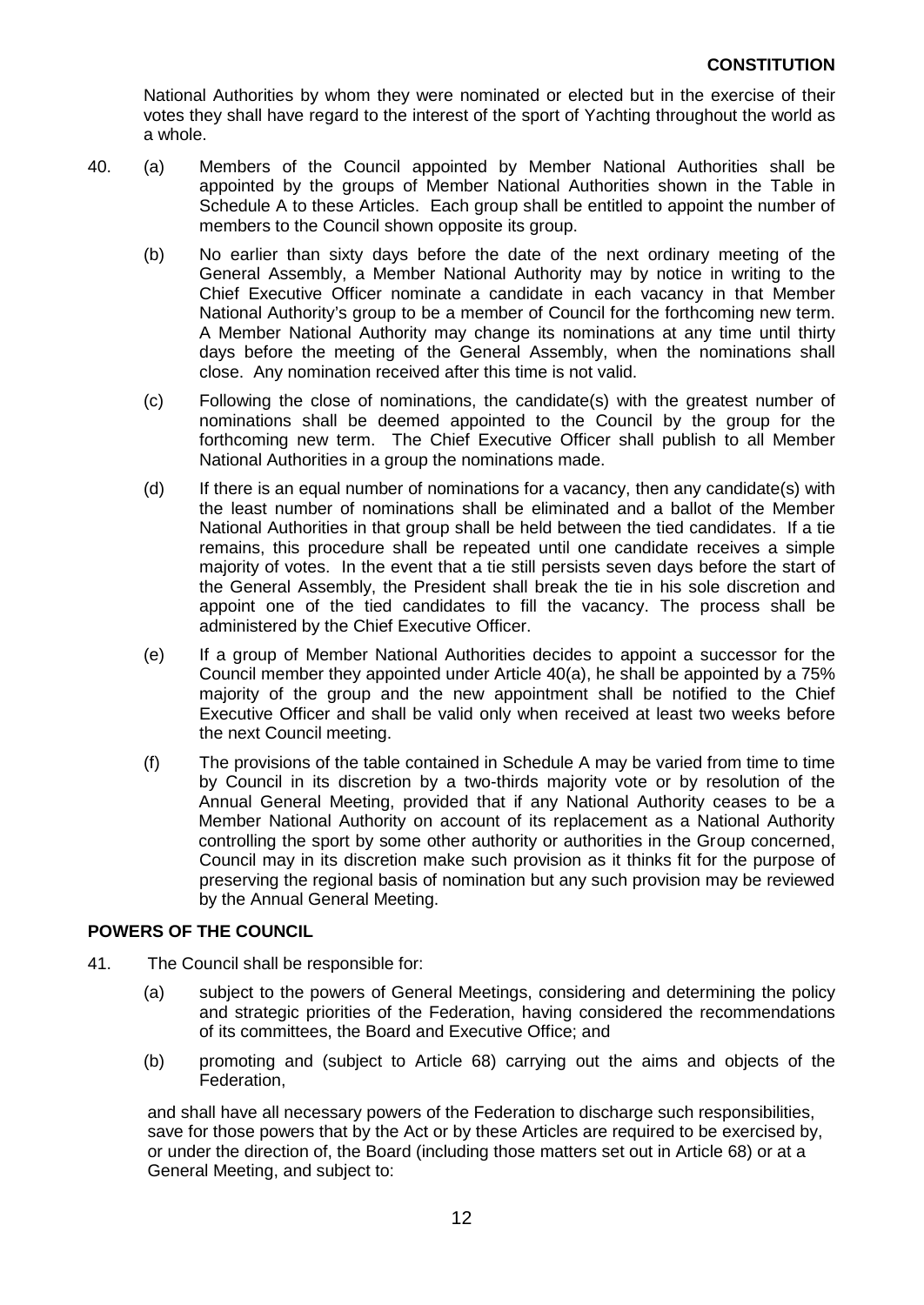- (i) any Regulations in force that have been reviewed by the General Assembly,
- (ii) the provisions of the Acts;
- (iii) any Regulations prescribed by the Council, but not yet reviewed by a General Assembly, provided that failure of the General Assembly to review any such Regulation shall not invalidate retroactively acts by the Council done pursuant to such Regulation.
- 42. The Council may delegate any of its powers to such committees or sub-committees consisting of such person or persons as it thinks fit. The Council may provide by Regulation for the nomination and selection of the Chairman, Vice-Chairman and members of committees or sub-committees (save that the President shall not be appointed as Chairman of any such committee or sub-committees other than the Board), and any committee or sub-committees so formed shall, in the exercise of the powers so delegated, conform to any regulations imposed on it by the Council. The meetings and proceedings of any such committee shall be governed by the provisions of the Articles for regulating the meetings and proceedings of the Council so far as applicable and so far as the same shall not be superseded by any regulations made by the Council.
- 43. The Council shall have the power to make Regulations to carry out functions and/or to amend any existing Regulations provided that such Regulations shall not be in conflict with the aims and objects of the Federation or these Articles and shall be reported to and reviewed by the next meeting of the Member National Authorities. The Council may, where the subject of the Regulation affects racing and the Racing Rules of Sailing, pass the Regulation and may, in its discretion, direct that the Regulation shall be incorporated into the Racing Rules by reference. Where such Regulation has been incorporated into the Racing Rules by reference the particular rules found elsewhere in the Articles and Regulations regarding the initiation, deletion, amendment, changing or interpretation of the Racing Rules shall not apply.
- 44. The members for the time being of the Council may act notwithstanding any vacancy in their body.

#### **PROCEEDINGS OF COUNCIL**

- 45. Decisions of the Council shall be taken by a simple majority of votes cast with the following exceptions:
	- (a) a decision on a resolution for the election or expulsion of a Member National Authority requires a two-thirds vote cast in favour of the resolution
	- (b) a decision on a change to the Racing Rules or Equipment Rules of Sailing with an effective date other than the 1st of January of the year following the year in which an Olympic Sailing Competition is held requires a 75% of the votes cast in favour of the motion; however, this provision shall not apply to Regulations incorporated by reference into the Racing Rules of Sailing.
	- (c) Decisions overturning a previous vote under Regulation 23 require such majority for the votes cast as is prescribed in Regulation 23
- 46. Voting shall be by show of hands or electronic means and may be by secret ballot as determined by the chairman. Three members present may request the holding of a secret ballot, which request shall be put to an open vote of the members present In the event that a secret ballot is conducted by electronic voting, individual votes shall not be recorded and the Chairman of the Constitution Committee shall verify that such individual votes have not been recorded. Any such ballot shall be held before the meeting is closed. Each member present in person shall be entitled to one vote. The President shall have a second vote or casting vote in the event of an equality of votes.
- 47. The quorum for meetings of the Council is twelve unless the Council see fit to increase its quorum which it may do in its discretion.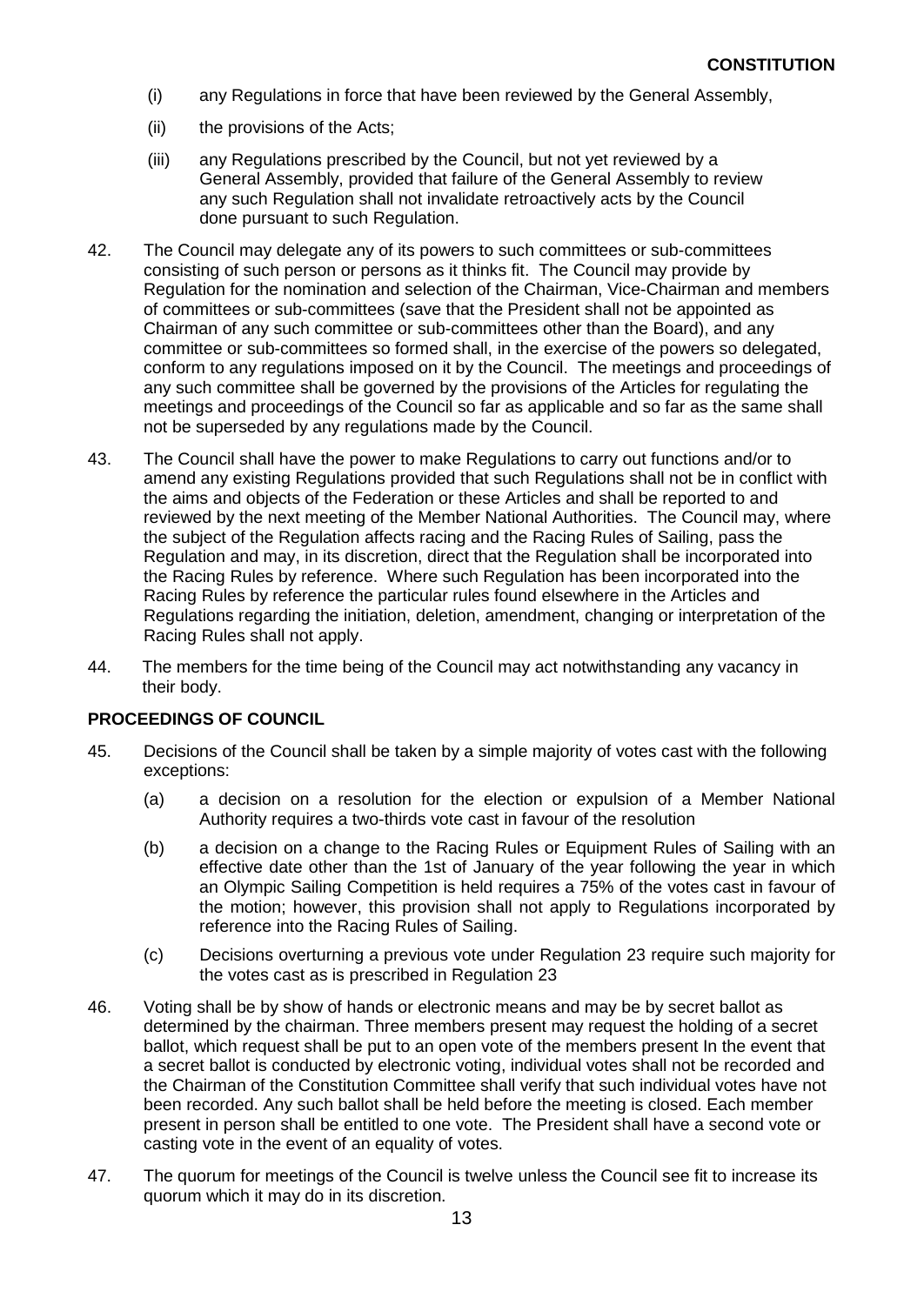- 48. Any casual vacancy in the office of the President or of a Vice-President may be filled by the Board. Any casual vacancy in the membership of the Council may be filled by the Council. In the event of the death or incapacity for any reason of the President, the Board may designate one of the Vice-Presidents to serve as Acting President until the next meeting of the Council. Any person so appointed shall hold office until the commencement of the next following Ordinary Meeting of the General Assembly, but shall be eligible for re-election or re-nomination.
- 49. The election of a member of the Council to the office of President or Vice-President shall create a casual vacancy in the Council. If the member of Council elected to office of President or Vice-President causing a casual vacancy is a woman, the person appointed to fill the casual vacancy shall also be a woman.
- 50. Each nominated member of the Council may at any time appoint some other yachtsman from his Group or nominating body to be an Alternate member of the Council, and may at any time remove any Alternate member so appointed by him.
- 51. The President may appoint an Alternate in the event of a member being unable to attend and not having notified the Chief Executive Officer of an Alternate.
- 52. An Alternate shall be entitled to receive notices of all meetings of the Council and to attend at any such meeting at which the member appointing him is not personally present and is generally to perform all the functions of his appointor as a member during his absence.
- 53. An Alternate shall ipso facto cease to be an Alternate if his appointor ceases for any reason to be a member.
- 54. All appointments and removals of Alternates shall be effected by notice given to the Chief Executive Officer by the member making or revoking any such appointment.
- 55. The Council shall meet at least once in every calendar year and at such other time or times as a meeting may be convened. There shall be a meeting of the Council at the conclusion of each ordinary meeting of the General Assembly. The Chief Executive Officer shall convene a meeting of the Council on the instructions of the President or two Vice-Presidents or if requested so to do by any four members of the Council.
- 56. Political matters shall not be debated at meetings of the Council unless of direct relevance to yachting. The decision of the President or other person acting as Chairman of the relevant meeting of the Council as to whether a matter is political shall be final.
- 57. All acts bona fide done by any meeting of the Council or of any committee of the Council, or by any person acting as a member of the Council, shall, notwithstanding it be afterwards discovered that there was some defect in the appointment or continuance in office of any such member or person acting as aforesaid, or that they or any of them were disqualified, be as valid as if every such person had been duly appointed or had duly continued in office and was qualified to be a member of the Council.
- 58. The Board shall cause proper minutes to be made of all appointments made by the Council and of the proceedings of all meetings of the Federation and of the Council and of committees of the Council. All business transacted at such meetings, and any such minutes of any meeting, if purporting to be approved by the members of such meeting as detailed in Article 59, including the Chairman, shall be enough evidence without any further proof of the facts as written. Where Council or a committee later hold a different view to the minutes because of a change to policy or to a decision, this shall be recorded in the minutes of the meeting at which the change is considered; in this case, the original documents shall not be changed. Where minutes of meetings are proven incorrect (e.g. misspelling or incorrect reference), the formal documents of that meeting shall be changed.
- 59. A resolution in writing (which may be in counterparts) or a resolution transmitted by electronic means (or other written communication), including E-mail and fax, which has been sent to all the members of Council or any committee or sub-committee who are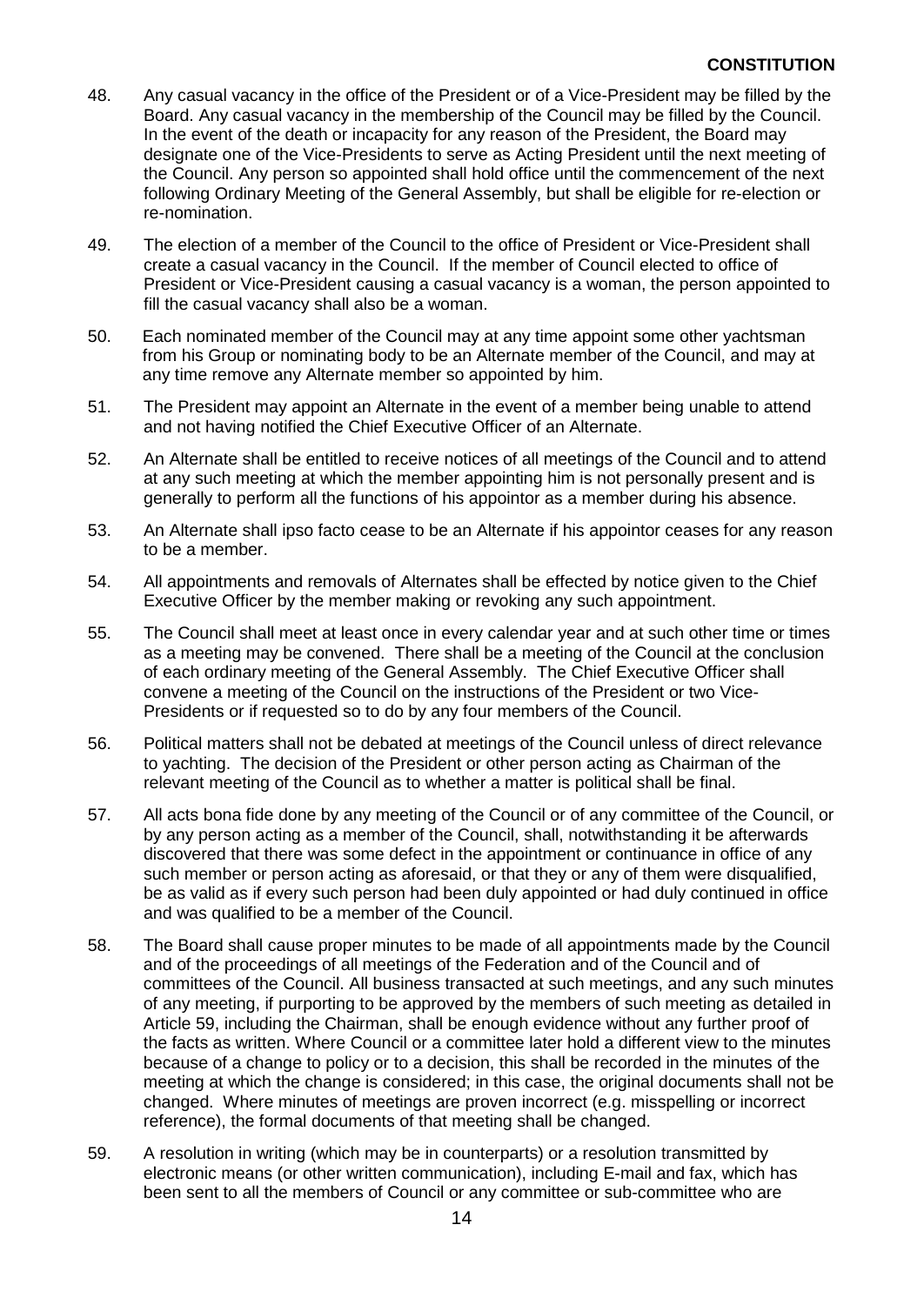entitled to receive notice of a meeting, in the case of a resolution in writing signed by a majority or in the case of electronic means which is acknowledged and agreed to by the said electronic means by a majority of the members of the Council or any committee or sub-committee shall be as valid and effective as if it had been passed at a meeting of the Council or of such committee or sub-committee duly convened or constituted. In this Article the term "a majority" shall mean the requisite majority pursuant to the Articles.

- 60. The President shall take the chair at meetings of the Council, but if he shall not be present the members present shall choose one of the Vice-Presidents or failing them, one of their number, to be the Chairman of such a meeting.
- 61. (a) The Council may authorize the attendance at its meetings of observers and technical advisers who shall not be entitled to vote. They may take part in the proceedings at the request of the Chairman.
	- (b) Any member of the Council may participate in a meeting of the Council by means of telephonic, video conferencing or similar communications whereby all persons participating in the meeting can hear each other. Participation in a meeting in this manner shall be deemed to constitute presence in person at such meeting. The location of such meeting shall be deemed to be the place at which the Chairman of the meeting was located at the time of that meeting.

#### **PROHIBITION OF DISTRIBUTIONS OR DIVIDENDS**

- 62. (a) The income and property of the Federation shall be applied solely towards the promotion of the sport of sailing throughout the world and no portion thereof shall be paid or transferred directly or indirectly by way of dividend, bonus or otherwise howsoever by way of profit to the members.
	- (b) Article 62(a) above shall be subject to the following proviso, namely: nothing in these Articles shall prevent the payment, in good faith, of reasonable and proper remuneration to the Chief Executive Officer or other servant of the Federation or to any member in return for any services actually rendered to the Federation, nor prevent the payment of interest at a normal rate on money lent or reasonable and proper rent for premises demised or let by any other member to the Federation.
	- (c) No member of the Council shall be appointed to any salaried office of the Federation or any office of the Federation paid by fees, and no remuneration or other benefit in money or money's worth shall be given by the Federation to any member of the Council, except the repayment of out-of-pocket expenses and interest at a normal rate on money lent or reasonable and proper rent for premises let or demised to the Federation, or fees paid for acting as an World Sailing Race Official.
	- (d) Payments to any company of which a member of the Council may be a member, and in which such member of the Council shall not hold more than one hundredth part of the capital shall be disregarded for the purposes of this Article 62 and such member of the Council shall not be bound to account to the Federation for any share of profits which he may receive in respect of such payment.

# **DISQUALIFICATION OF MEMBERS OF THE COUNCIL AND THE BOARD**

- 63. The office of a member of the Council and/or director shall be vacated:
	- (a) if he becomes bankrupt or makes any arrangement or composition with his creditors generally;
	- (b) if he becomes of unsound mind;
	- (c) if by notice in writing to the Chief Executive Officer he resigns his office;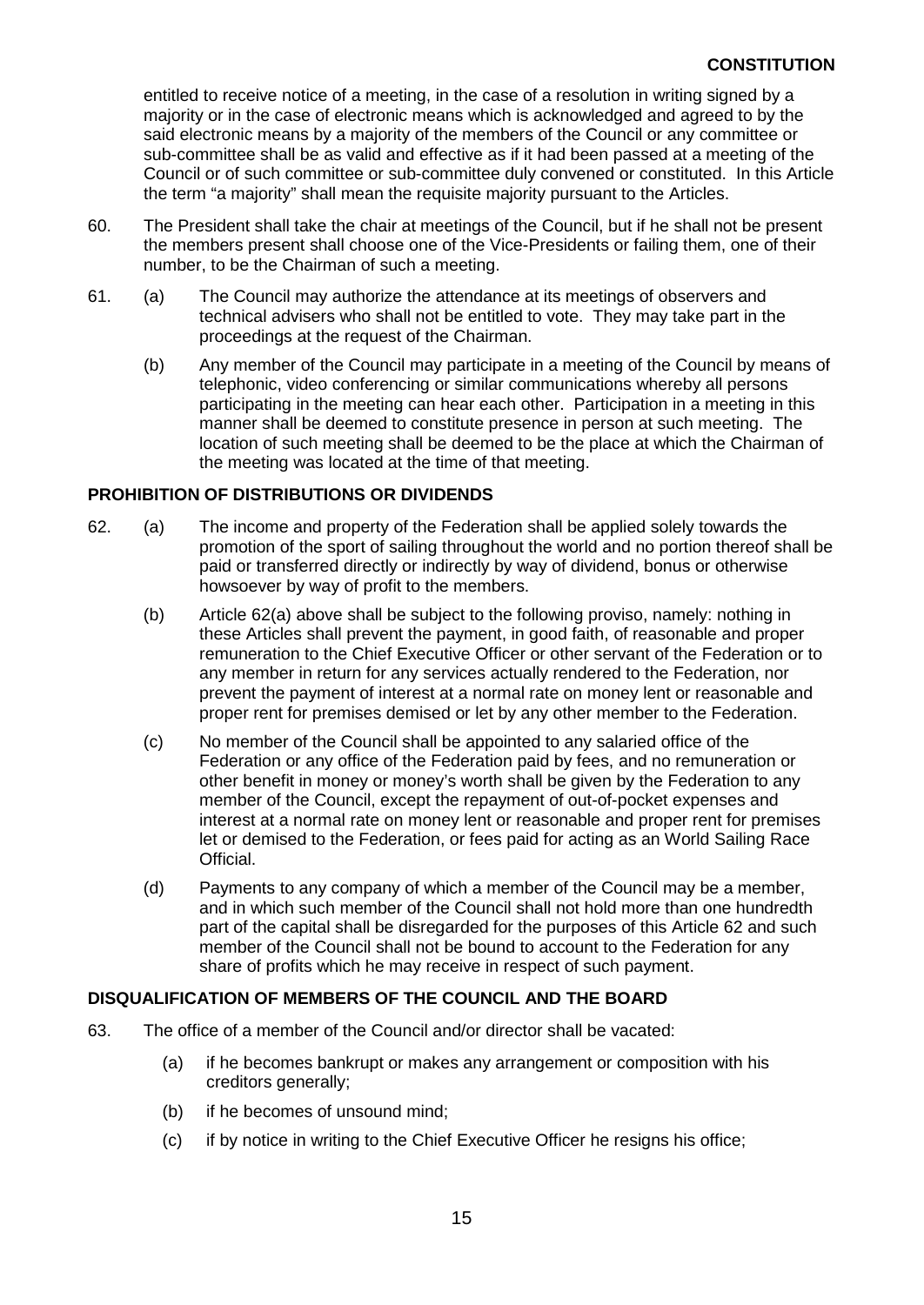(d) in the case of a director if he ceases to hold office by virtue of any provision of the Acts or he becomes otherwise prohibited by law from being a director of a company incorporated under the laws of the Isle of Man.

#### **DIRECTORS**

- 64. The directors of the Federation shall consist of the President, the seven Vice Presidents (at least two of whom shall be of each gender) and the Chairman of the Athletes' Commission. They shall be ex-officio members of all committees of the Federation and be entitled to vote on committees to which they have been appointed by the Council.
- 64.1 The Chief Executive Officer has the right to attend and speak at all meetings of the Board.
- 65. The directors shall be elected at a General Assembly and shall hold office until the election of their successors at the next Ordinary General Assembly and shall be eligible for reelection save as provided by Article 73.
- 66. Subject to Article 65 any person active in Yachting shall be eligible for election to the office of President or Vice-President whether or not he is a delegate to the General Assembly or a member of the Council.

### **THE BOARD**

- 67. The Board shall meet at least quarterly and at such other times as the President may decide. The Board may also meet by conference call or other audio-visual means. Subject to the provisions of these Articles, the Board may regulate its proceedings as it thinks fit.
- 67.1 The Board may pass a resolution in writing which shall be valid and effective as if it had been passed at a duly convened and held meeting of the Board provided that it is sent to all directors entitled to receive notice of a meeting and more than half of all the directors have signified their agreement to it.
- 68. The Board is a non-executive board of directors and:
	- (a) shall be responsible the implementation of the policy decisions of Council;
	- (b) shall propose to Council the strategic priorities of the Federation for its approval;
	- (c) shall supervise the work of the Chief Executive Officer and Executive Office and has final responsibility for the corporate and financial affairs of the Federation;
	- (d) may seek such advice as it considers appropriate;
	- (e) shall work in close collaboration with the chairmen of committees established by the Council;
	- (f) shall, following each Board meeting, distribute a memorandum of the meeting's decisions to the National Authorities, members of the Council and committee chairmen; and
	- (g) shall report regularly to Council and General Meetings.
- 69. The Board shall nominate the chairman and vice-chairman of committees of the Council, shall submit these nominations to the Council for ratification, and shall submit the names of proposed committee members to the Council in accordance with the Regulations.
- 70. The appointment of the Chief Executive Officer shall be determined by the Board.
- 71. The Board may delegate any of its powers to:
	- (a) any committee consisting of one or more members as they may determine. Any such delegation may be subject to such conditions as it may impose (which may be revoked or varied). The proceedings of any such committee shall be governed by these Articles; and/or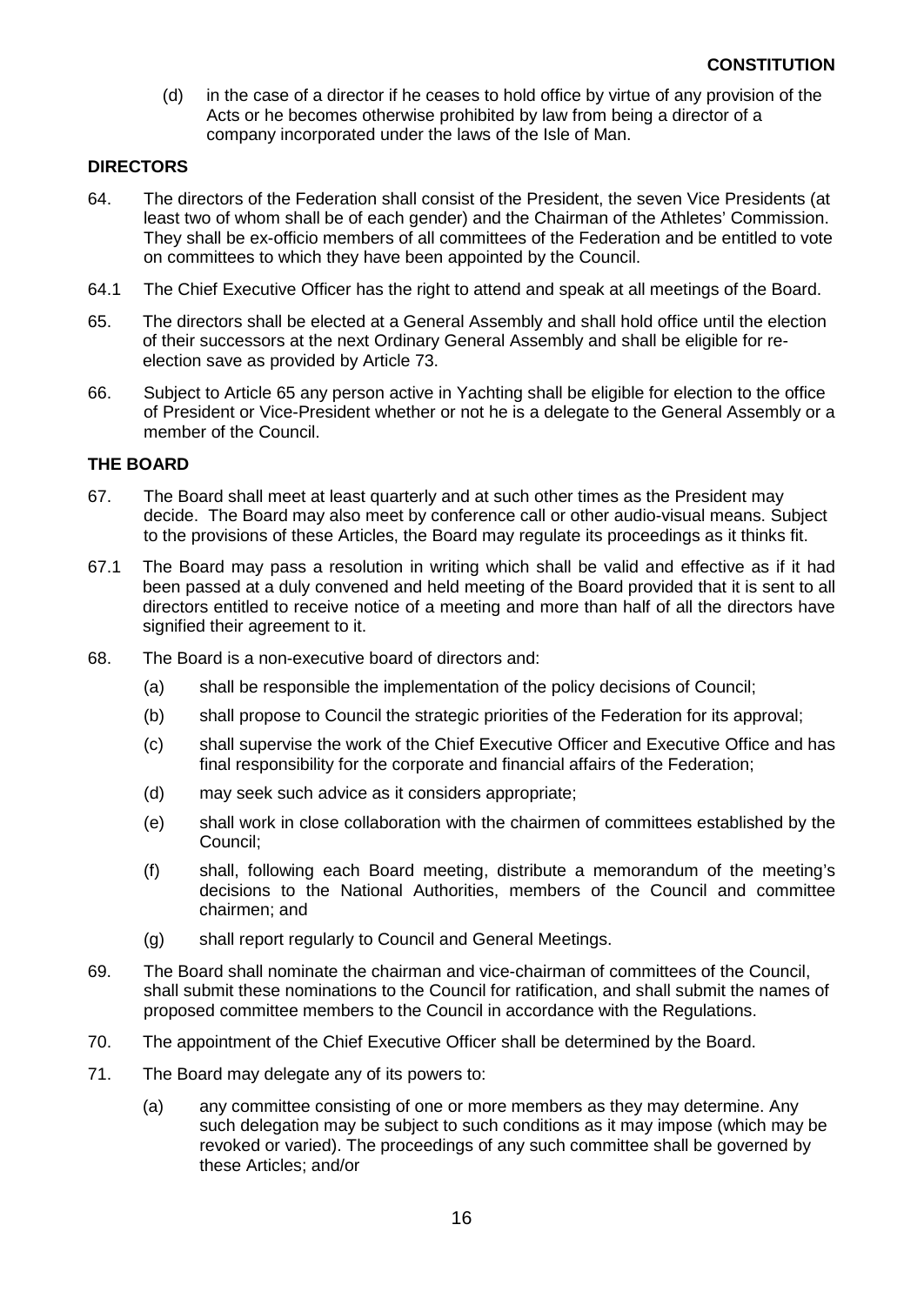- (b) the Chief Executive Officer and the Executive Office subject to such conditions as it may impose (which may revoked or varied).
- 72.1 Members of the Board shall not be entitled to take their seats in the Board or join in any vote or other business of the Board until they have delivered to the Chief Executive Officer such documents as shall be required by him in order to enable the Federation to comply with the requirements under Isle of Man law as to the registration of directors and company administration.
- 72.2 Members of the Board may act notwithstanding any vacancy in their body

### **NOMINATION AND ELECTION OF OFFICERS**

- 73. No person shall be eligible for nomination as a candidate for the office of President if he has held that office for the immediate preceding continuous period of eight years, nor for the office of Vice-President if he has held that office for the immediate preceding continuous period of eight years. If more than two Vice-Presidents would thereby become ineligible, this provision shall affect those two Vice-Presidents having the longest period of continuous service; if two or more have equal seniority, then in the absence of agreement between them, all of those having equal seniority shall be eligible for nomination, and a vote of the General Assembly shall be taken before the votes for Vice-President to determine which of them shall stand for re-election as Vice-President.
- 74. Five or more Member National Authorities may nominate any eligible person as a candidate for such offices provided that such nominations are received by the Chief Executive Officer at least eight weeks before the commencement of the meeting.

#### **ELECTION COMMITTEE**

- 75. The Election Committee shall be appointed by the Annual General Meeting at its meeting in the year prior to the next ordinary meeting of the General Assembly and on the nomination of the Board. The Election Committee shall have not more than five members.
- 76. The Election Committee shall:
	- (a) determine whether or not a nominated candidate is eligible for election;
	- (a) publish a list of eligible candidates nominated in accordance with Article 74 together with the names of their nominating Member National Authorities for distribution with the agendas of Council
	- (b) be responsible for the conduct of the election and the votes taken for the candidates during the meeting of the General Assembly.

### **JUDICIAL BOARD**

#### 77. **Constitution of the Judicial Board**

- (a) There shall be a Judicial Board appointed by the Council at its first meeting after each ordinary meeting of the General Assembly. Should a vacancy occur, among the appointed members or there be a need for more members, the Council may appoint a replacement or more members at the next meeting. The Judicial Board shall consist of a Chairman, Vice-Chairman and not less than three other members.
- (b) The Judicial Board shall, for the purpose of deciding cases referred to the Board, operate by independent panels appointed by the Board in accordance with the Regulations. No member of the Board shall sit on a panel considering a case.

#### 78. **Membership**

In appointing members to the Judicial Board, the Council should note the following requirements:

(a) Members shall be proficient in the English language,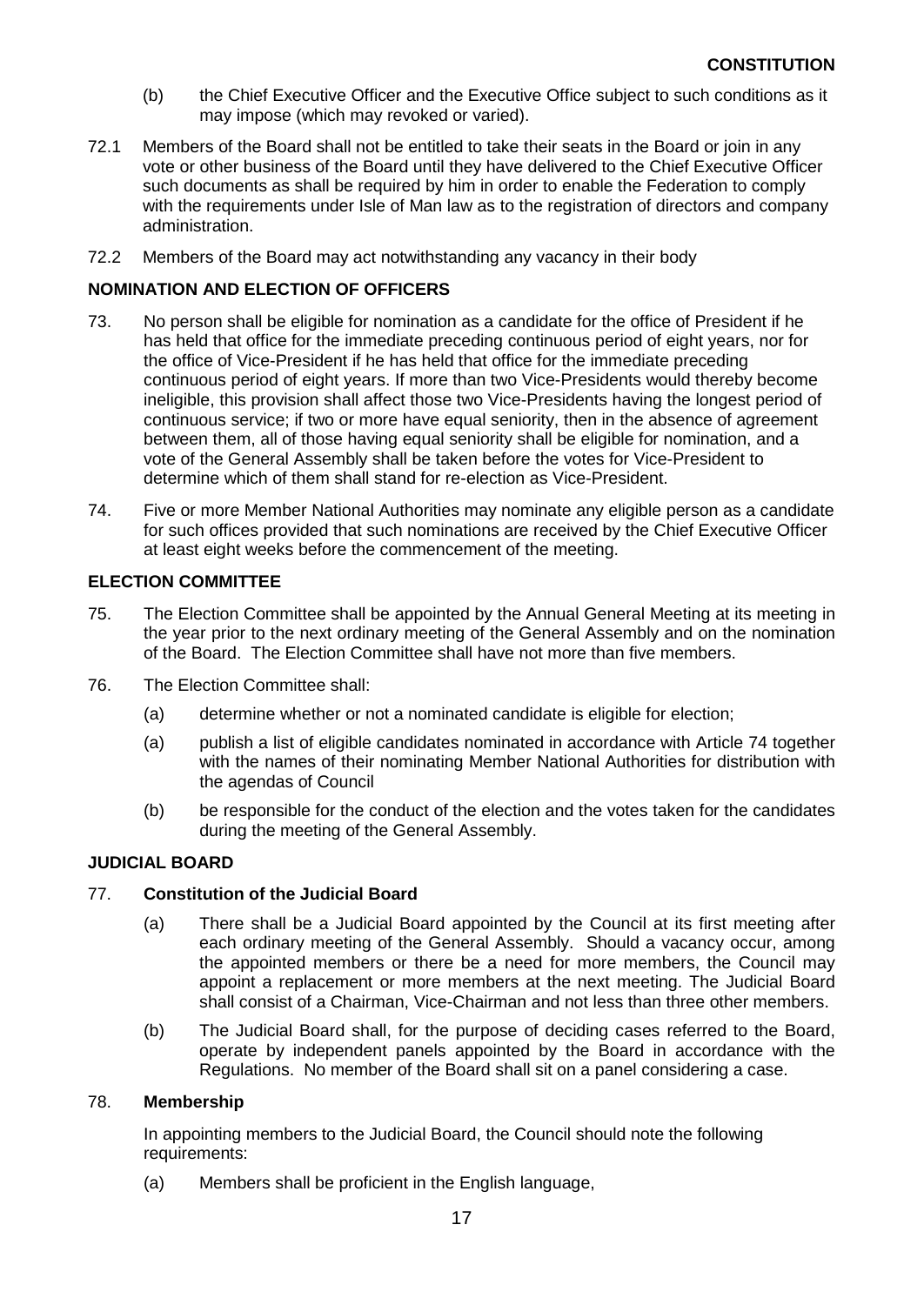- (b) Members shall have a legal background,
- (c) Members shall have a substantial yachting and sports background,
- (d) Members shall be persons of the highest integrity from the world yachting community.

#### 79. **Authority and Functions**

- 79.1 The Judicial Board will decide on cases brought by any person or organization where these Articles or the Regulations specifically authorize that person or organization to bring such a case before the Board.
- 79.2 The Judicial Board may confirm, revise, modify or annul any decision which is the subject of an appeal, or order a body that made a decision to hear or rehear a case.
- 79.3 Except in a case which is the subject of an appeal in accordanc with Article 81, decisions of the Judicial Board shall be final and binding upon all bodies that are subject to the Federation's Articles, Regulations, and Rules and upon any competitors or persons to whom they apply.

#### 80. **Procedure**

The Judicial Board shall establish its own rules and procedure. The Board may require those causing costs of the Board or one of its panels to exceed normal costs to pay such fee as it may determine.

A copy of the rules and procedure of the Review Board as adopted from time to time shall be furnished promptly to each National Authority.

#### 81. **Appeal of a Judicial Board Decision**

Any right of appeal by any of the parties from any decision of the Judicial Board shall be set out in the Regulations.

#### **INTERNATIONAL AND RECOGNIZED CLASS ASSOCIATIONS AND AFFILIATE MEMBERS**

- 82. One representative of each ICA member and each Affiliate Member shall be entitled to attend and speak on behalf of his class or organization at Meetings of the General Assemblies, but shall not be entitled to vote.
- 83. ICA members and affiliate members shall be entitled to such representation on committees as may be specified in the Regulations made by the Council from time to time.

#### **OFFICERS OF HONOUR**

- 84. On a proposal made by the President, the General Assembly may, as a mark of respect or of appreciation for past services to the Federation, elect any distinguished yachtsman to an Office of Honour. Offices of Honour may include that of President of Honour, or Vice-President of Honour, or such other title of Honour as the General Assembly may at the time of the election prescribe.
- 85. Unless otherwise prescribed by the General Assembly at the time of the election, an individual person elected to an Office of Honour shall hold such Office for the remainder of his life.
- 86. On election to an Office of Honour he shall be deemed to have retired from the office or position in the Federation previously held by him. An Officer of Honour shall nevertheless be entitled to attend and to participate in the deliberations of all meetings of the General Assembly, the Council and its committees, but shall not be entitled to vote unless specifically appointed to a committee. (For the avoidance of doubt, an Officer of Honour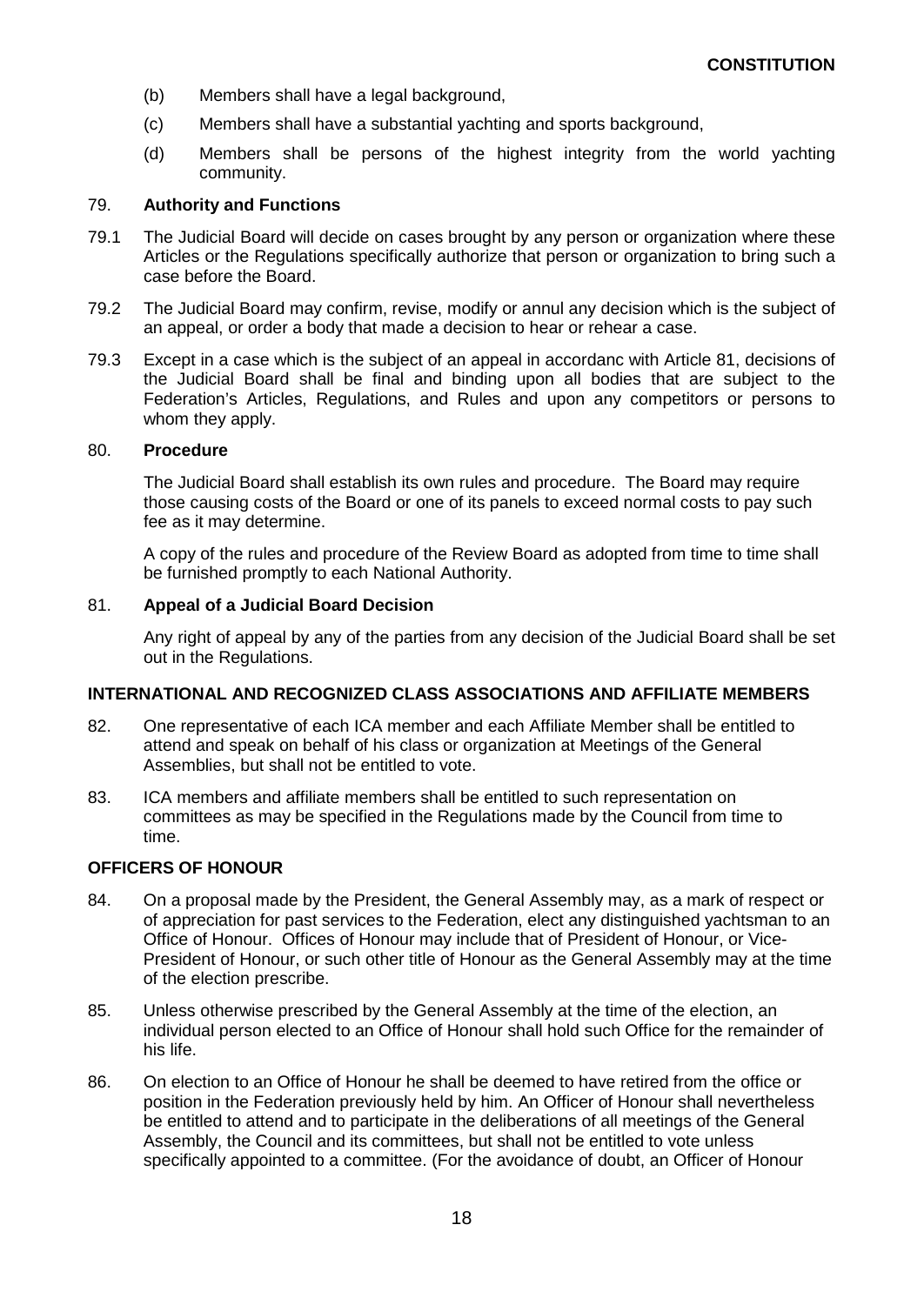shall not, unless otherwise specifically appointed to such position, be a director or other executive officer of the Federation.)

## **CHIEF EXECUTIVE OFFICER & COMPANY SECRETARY**

- 87. Subject to the provisions of the Acts the Chief Executive Officer shall be appointed by the Board for such time at such remuneration and upon such conditions as it may think fit, and any Chief Executive Officer so appointed may be removed by it. The Board may from time to time by resolution appoint one or more acting, assistant or deputy Chief Executive Officer, and any person so appointed may act in place of the Chief Executive Officer if there be no Chief Executive Officer or no Chief Executive Officer capable of acting.
- 88. Subject to the supervision of the Board the Chief Executive Officer shall be responsible for the management and operations of the Federation and the maintenance of the Executive Office of the Federation, which shall be adequate to deal with the affairs of the Federation. The Chief Executive Officer shall cause proper minutes to be kept of all proceedings of the General Assembly, the Council and other committees.
- 89. The Board may appoint from time to time any suitably qualified person as the company secretary of the Federation.

#### **DIVISIONS AND SECTIONS**

- 90. (a) The Council may establish Divisions or Sections of the Federation comprising members having an interest in a particular form of sailing or in an activity associated with any form of sailing. Any such Division or Section shall be constituted and its affairs shall be conducted in accordance with Regulations made by the Council under Article 43. Such Regulations shall define the functions of the Division or Section and may make provisions concerning such matters as:
	- (i) the election of a Divisional or Sectional Council;
	- (ii) the election of a Chairman and other officers of the Division or Section;
	- (iii) the finances of the Division or Section.
	- (b) The Council shall not delegate to a Division or Section any function the exercise of which would derogate from the rights of the Member National Authorities of the Federation.
	- (c) The Council may if it thinks fit require members of a Division or Section to pay an additional subscription to meet the costs of the Division or Section.
	- (d) The Council may dissolve any Division or Section at any time, subject to full prior consultation with its members.

#### **ACCOUNTS**

- 91. The Board shall cause accounting records to be kept in accordance with the requirements of the Acts.
- 92. The accounting records shall be kept at the Office, or, subject to the provisions of the Acts, at such other place or places as the Board shall think fit, and shall always be open to the inspection of the Officers of the Federation.
- 93. The Board shall from time to time determine whether and to what extent and at what times and places and under what conditions or regulations the accounting records of the Federation or any of them shall be open to the inspection of members not being officers of the Federation, and no member (not being an officer) shall have any right of inspecting any accounting records or other book or document of the Federation except as conferred by statute or authorized by the Board or by the Federation in General Meeting.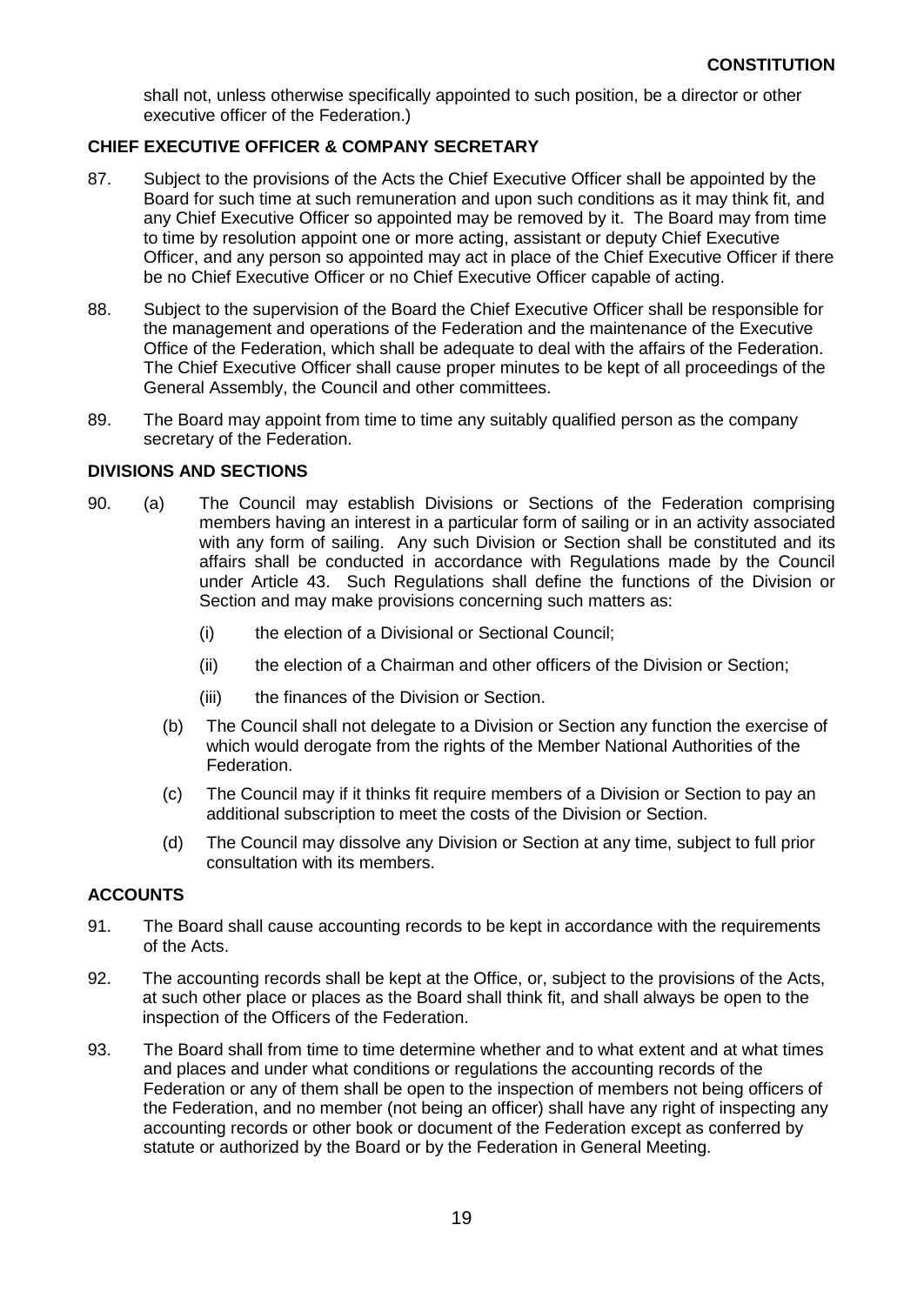94. At the Annual General Meeting in every year the Board shall in accordance with the provisions of the Acts lay before the Federation an income and expenditure account of the Federation and each of its consolidated entities for the period since the last preceding accounting reference date together with a proper balance sheet made up as at the same date. Every such balance sheet shall be accompanied by proper reports of the Board and the auditors, and copies of such account, balance sheet and reports (all of which shall be framed in accordance with any statutory requirements for the time being in force) and of any other documents required by law to be annexed or attached thereto or to accompany the same shall, not less than twenty-one clear days before the date of the meeting at which they are to be laid, be delivered or sent by post to the auditors and to all other persons entitled to receive notice of General Meetings in accordance with section 11 Companies Act 1982 in the manner in which notices are hereinafter directed to be served. The auditors' report shall be open to inspection and be read before the meeting as required by section 15 Companies Act 1982.

## **AUDIT**

- 95. In accordance with the provisions of the Acts once at least in every year the accounts of the Federation shall be examined and the correctness of the income and expenditure account and balance sheet ascertained by one or more properly qualified auditor or auditors.
- 96. Auditors shall be appointed and their duties regulated in accordance with the provisions of the Acts, the members of the Board being treated for all purposes as the directors mentioned in those provisions.

## **THE SEAL**

- 97. (a) The seal of the Federation shall not be affixed to any instrument except by the authority and in the presence of at least two members of the Board and of the Chief Executive Officer, and the said members and Chief Executive Officer shall sign every instrument to which the seal shall be so affixed in their presence, and in favour of any purchaser or person bona fide dealing with the Federation such signatures shall be conclusive evidence of the fact that the seal has been properly affixed.
	- (b) The Federation may exercise the powers conferred by the Act
		- (i) with regard to having an official seal for use abroad and such powers shall be vested in the Board; and
		- (ii) to dispense with the need for a seal pursuant to Section 29A Companies Act 1931.

## **NOTICES**

- 98. A notice may be served given by the Federation upon any Full or other Member or members of the Council or the Federation, either personally or by sending it by post, facsimile or e-mail to that party at their registered address or to the address or electronic address, if any, supplied to the Federation for the giving of notices to that party. Notices sent by facsimile or e-mail shall be deemed to have been effected immediately.
- 99. Any notice, if served by post, shall be deemed to have been served on the seventh day following that on which the letter containing the same is put into the post, and in proving such service it shall be sufficient to prove that the letter containing the notice was properly addressed and put into the post office as a prepaid first class airmail letter.

#### **WINDING UP**

100. If upon winding up of the Federation there remains, after the satisfaction of the Federation's debts and liabilities, any property whatsoever the same shall not be paid to or distributed among the members of the Federation but be transferred by way of gift to some other institution or institutions which in the opinion of the Board (subject to the approval of the Member National Authorities obtained at a meeting of the Member National Authorities called for such purpose prior to a winding up of the Federation) has objectives similar to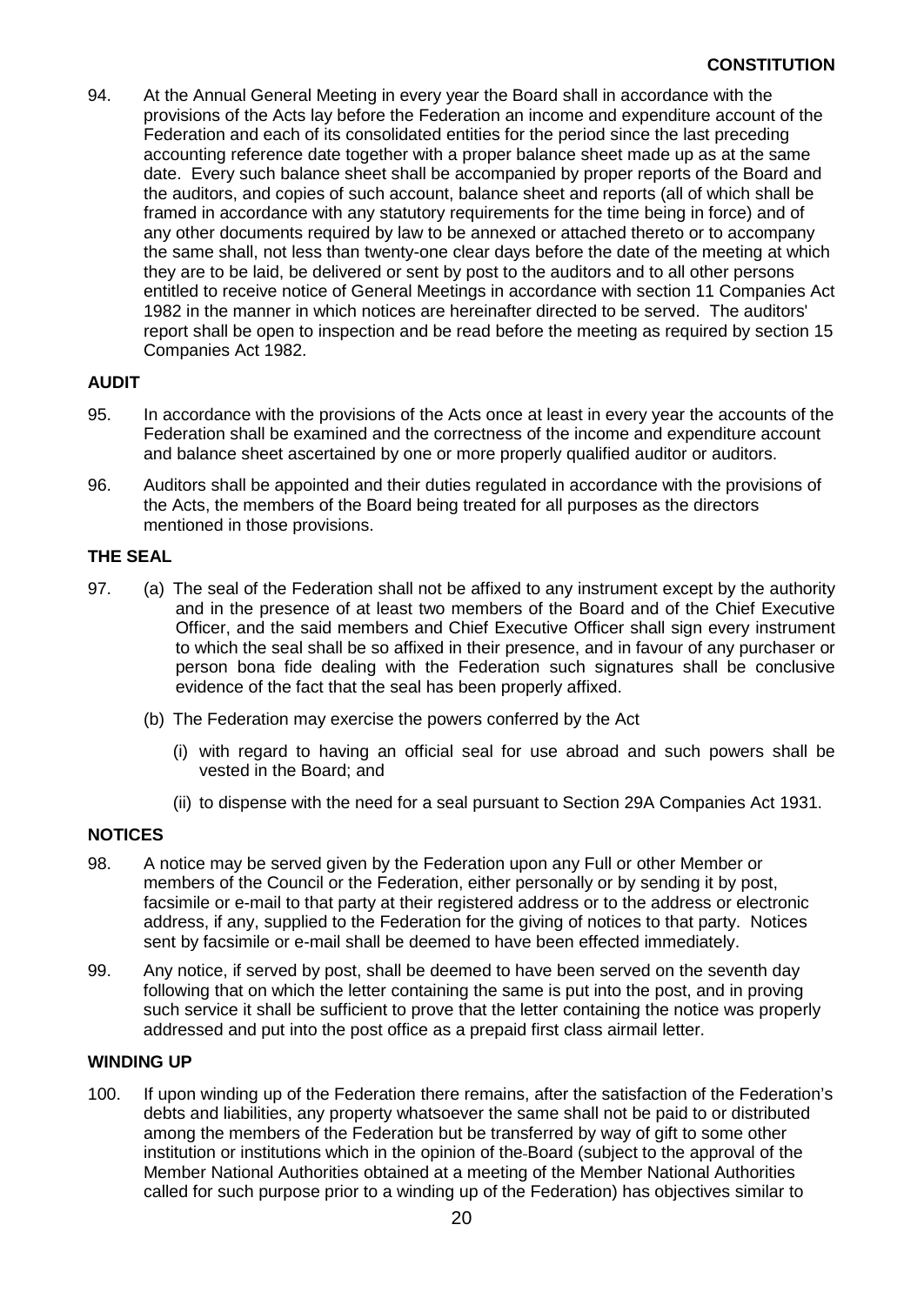those of the Federation and which institution or institutions shall prohibit the distribution of its or their income or property among its or their members to an extent at least as great as those restrictions place upon the Federation by virtue of the provisions of Article 62. In so far as effect cannot be given to the provisions of this Article 100 by want only of a suitable institution to receive the said property, such property shall be distributed to any institution selected by the Board which would be regarded under the law of the Isle of Man as being charitable in nature.

#### **INDEMNITY**

101. Every director or other officer of the Federation shall be entitled to be indemnified out of the assets of the Federation against all losses or liabilities which he may sustain or incur in or about the execution of the duties of his office or otherwise in relation thereto, and no director or other officer shall be liable for any loss, damage or misfortune which may happen to or be incurred by the Federation in the execution of the duties of his office or in relation thereto, but this Article shall only have effect in so far as its provisions are not avoided by Section 151(a) Companies Acts 1931. The Board shall have power to purchase and maintain for any director, officer or auditor of the Federation insurance against any such liability as is referred to in Section 151(a) Companies Acts 1931.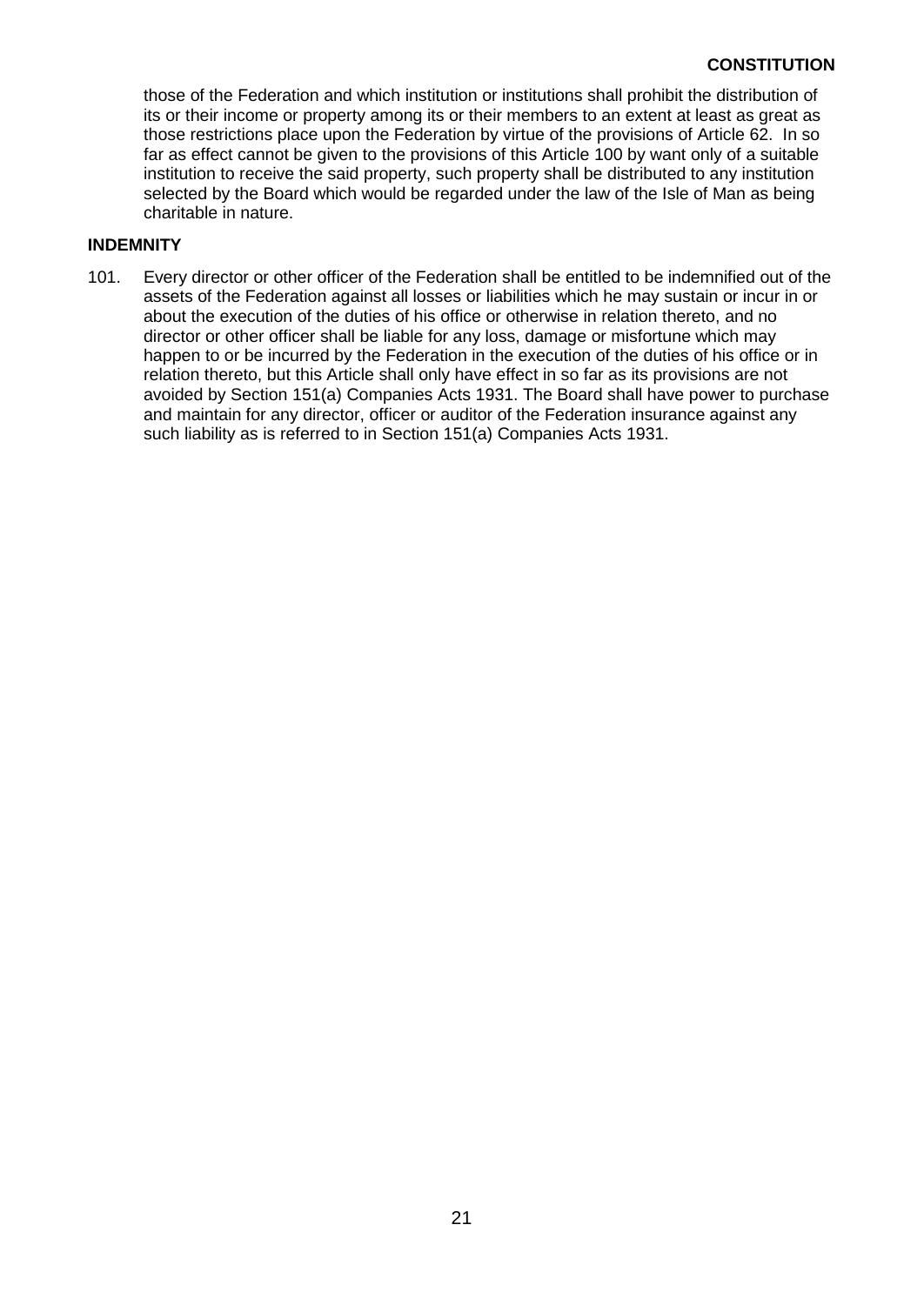## **SCHEDULE A (Article 40) Groups of National Authorities**

|             | <b>Group</b>                     | <b>Nominating Authorities</b><br>(World Sailing Member National Authorities)                                                                                                                                                                                                                                                                                                   | <b>Numbers to be</b><br>nominated to<br><b>Council</b> |
|-------------|----------------------------------|--------------------------------------------------------------------------------------------------------------------------------------------------------------------------------------------------------------------------------------------------------------------------------------------------------------------------------------------------------------------------------|--------------------------------------------------------|
| A           | Ireland<br><b>United Kingdom</b> | <b>Irish Sailing Association</b><br><b>Royal Yachting Association</b>                                                                                                                                                                                                                                                                                                          | $\overline{2}$                                         |
| B           | <b>Central Europe</b>            | <b>Austrian Sailing Federation</b><br><b>Croatian Sailing Federation</b><br><b>Czech Sailing Association</b><br>Deutscher Segler-Verband<br>Hungarian Yachting Association<br>Association<br>the<br>Sailing<br>of<br>Principality<br>οf<br>Liechtenstein<br><b>Slovak Sailing Union</b><br>Slovenian Sailing Federation<br><b>Swiss Sailing</b>                                | $\overline{2}$                                         |
| $\mathsf C$ | East Europe                      | <b>Belarus Sailing Union</b><br><b>Bulgarian Sailing Federation</b><br>Kosovo Sailing Federation<br>Macedonian Sailing Association of the Former<br>Yugoslav Republic of Macedonia<br>Moldovian Yachting Federation<br>Montenegro Sailing Federation<br>Polski Zwiazek Zeglarski<br>Romanian Sailing Federation<br>Serbian Sailing Federation<br>Sailing Federation of Ukraine | $\overline{2}$                                         |
| D           | South Europe                     | <b>Cyprus Yachting Association</b><br>Fédération Française de Voile<br><b>Italian Sailing Federation</b><br>Federazione Sammarinese Vela<br><b>Hellenic Yachting Federation</b><br><b>Israel Yachting Association</b><br>Fédération Libanaise de Yachting<br><b>Malta Sailing Federation</b><br><b>Turkish Sailing Federation</b><br>Yacht Club de Monaco                      | 3                                                      |
| Ε           | Iberian<br>Peninsula             | Federação Portuguesa de Vela<br>Federació Andorrana de Vela<br>Real Federación Española de Vela                                                                                                                                                                                                                                                                                | 1                                                      |
| F           | <b>Low Countries</b>             | Fédération Luxembourgeoise de Voile<br>Fédération Royale Belge du Yachting<br>Koninklijk Nederlands Watersport Verbond                                                                                                                                                                                                                                                         | 1                                                      |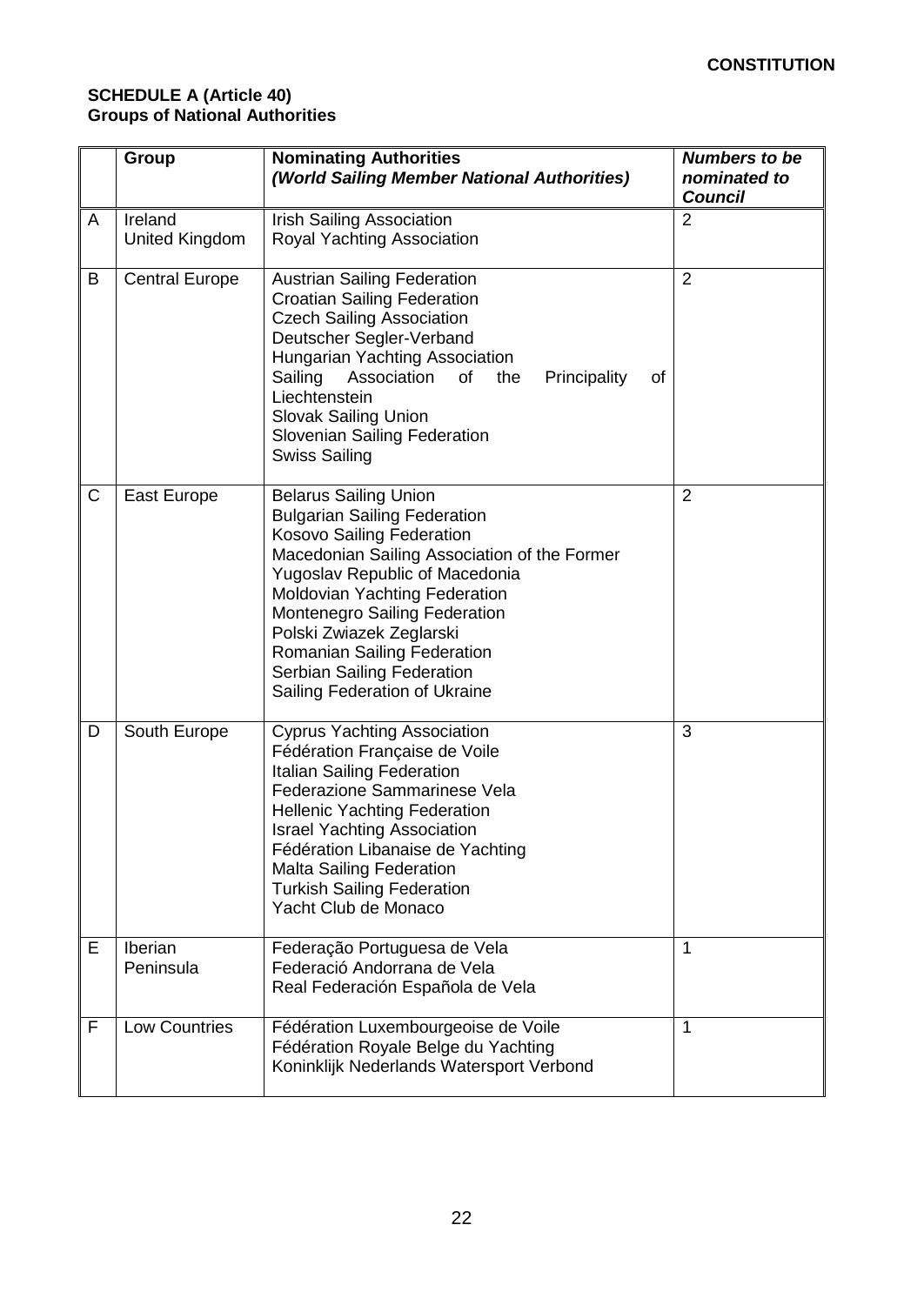|                          | <b>Group</b>                        | <b>Nominating Authorities</b><br>(World Sailing Member National Authorities)                                                                                                                                                                                                                                                                                                                                                                                                | <b>Numbers to be</b><br>nominated to<br><b>Council</b> |
|--------------------------|-------------------------------------|-----------------------------------------------------------------------------------------------------------------------------------------------------------------------------------------------------------------------------------------------------------------------------------------------------------------------------------------------------------------------------------------------------------------------------------------------------------------------------|--------------------------------------------------------|
| G                        | North Europe                        | Danish Sailing Association<br><b>Estonian Yachting Union</b><br><b>Finnish Sailing Federation</b><br><b>Icelandic Sailing Association</b><br>Lithuanian Yachting Union<br>Norwegian Sailing Federation<br><b>Swedish Sailing Federation</b><br>Yachting Union of Latvia                                                                                                                                                                                                     | $\overline{2}$                                         |
| H                        | Euro-Asian                          | <b>Armenian Sailing Federation</b><br>Georgian Sailing Federation<br>Kazakhstan Sailing Federation<br><b>Russian Yachting Federation</b><br>Sailing Federation of Azerbaijan<br>Sailing Federation of Kyrgystan                                                                                                                                                                                                                                                             | 1                                                      |
| $\overline{\phantom{a}}$ | Middle East and<br><b>West Asia</b> | <b>Bahrain Maritime Sports Association</b><br>Kuwait Sea Sport Club<br>Iran Canoeing, Rowing & Sailing Federation<br>Iraqi Water Sports and Sailing Federation<br><b>Oman Sailing Committee</b><br><b>Palestine Sailing Federation</b><br><b>Qatar Sailing and Rowing Federation</b><br>Saudi Arabia Maritime Sports Federation<br><b>UAE Marine Sports Federation</b>                                                                                                      | 1                                                      |
| J                        | East Asia                           | <b>Chinese Taipei Sailing Association</b><br><b>Chinese Yachting Association</b><br><b>Guam Sailing Federation</b><br>Hong Kong Sailing Federation<br>Japan Sailing Federation<br>Korean Sailing Association<br>Philippine Sailing Association<br>Yacht Racing Association of the Democratic<br>People's Republic of Korea                                                                                                                                                  | $\overline{2}$                                         |
| K                        | South and<br><b>Central Asia</b>    | Brunei Darussalam Yachting Association<br><b>Cambodia Sailing Federation</b><br>Indonesia Sailing Federation<br><b>Malaysian Yachting Association</b><br><b>Myanmar Yachting Federation</b><br>Pakistan Sailing Federation<br><b>Singapore Sailing Federation</b><br><b>Timor Leste Sailing Federation</b><br>Vietnam Canoeing, Rowing and Sailing Federation<br>Yachting Association of India<br>Yachting Association of Sri Lanka<br>Yacht Racing Association of Thailand | 1                                                      |
| L                        | South West<br>Pacific               | Fédération Tahitienne de Voile<br>Fiji Yachting Association<br>Pago Pago Yacht Club (American Samoa)<br>Papua New Guinea Yachting Association                                                                                                                                                                                                                                                                                                                               | 2                                                      |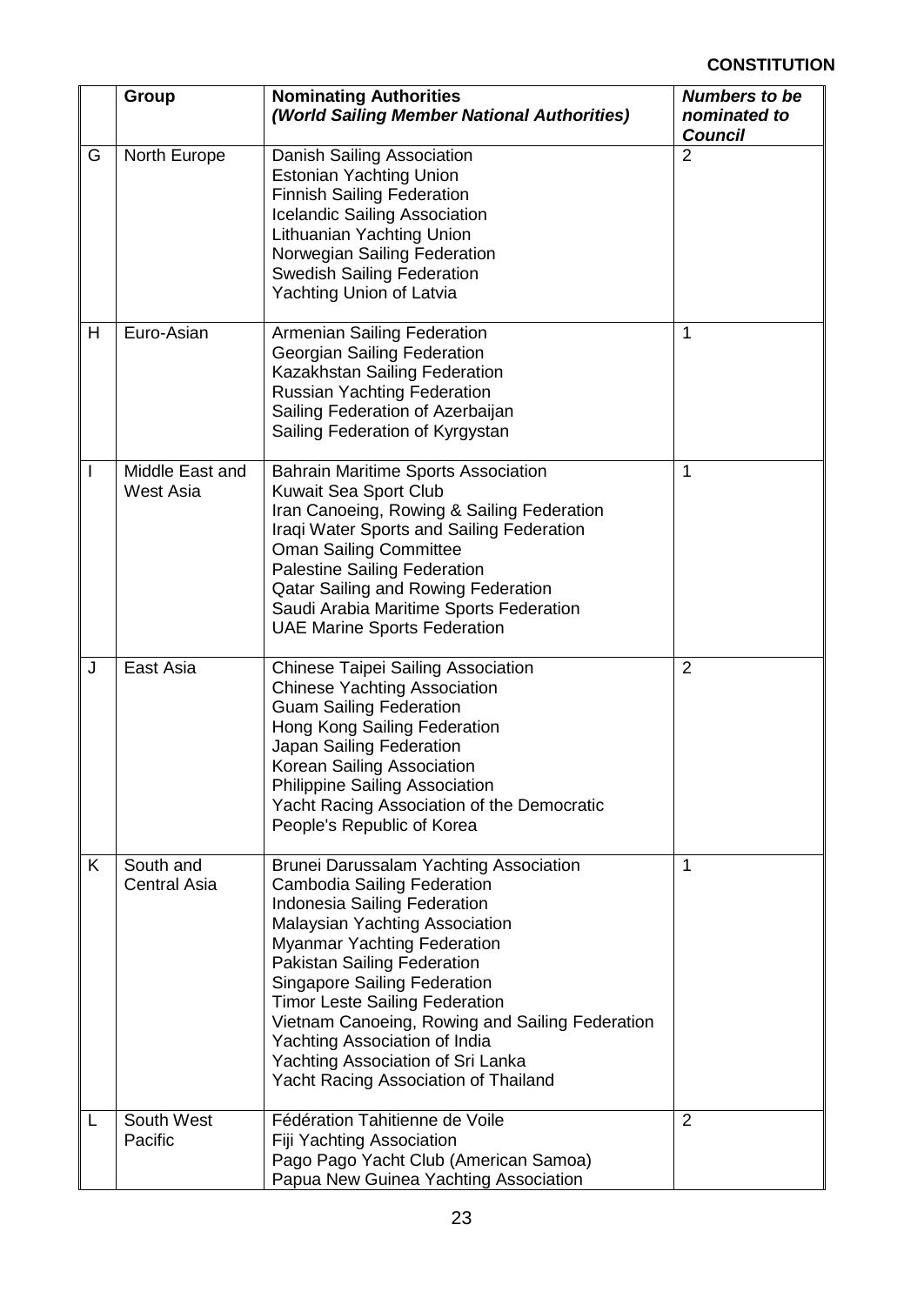|   | Group                                                              | Sailing Cook Islands<br>Samoa Sailing Association<br>Yachting Australia Inc.<br><b>Yachting New Zealand</b><br>Vanuatu Sailing Association<br><b>Nominating Authorities</b><br>(World Sailing Member National Authorities)                                                                                                                                                                                                                                                                                                                                                                                                                                                                                                                                                                                                                                                                                                                                                                        | <b>Numbers to be</b><br>nominated to |
|---|--------------------------------------------------------------------|---------------------------------------------------------------------------------------------------------------------------------------------------------------------------------------------------------------------------------------------------------------------------------------------------------------------------------------------------------------------------------------------------------------------------------------------------------------------------------------------------------------------------------------------------------------------------------------------------------------------------------------------------------------------------------------------------------------------------------------------------------------------------------------------------------------------------------------------------------------------------------------------------------------------------------------------------------------------------------------------------|--------------------------------------|
|   |                                                                    |                                                                                                                                                                                                                                                                                                                                                                                                                                                                                                                                                                                                                                                                                                                                                                                                                                                                                                                                                                                                   | <b>Council</b>                       |
| M | South & West<br>South America                                      | Federación Argentina de Yachting<br>Federación Chilena de Navegación a Vela<br>Federación Ecuatoriana de Yachting<br>Federación Peruana de Vela<br>Yacht Club Uruguayo                                                                                                                                                                                                                                                                                                                                                                                                                                                                                                                                                                                                                                                                                                                                                                                                                            | 1                                    |
| N | Central & East<br>South America                                    | Confederação Brasileira de Vela e Motor<br>Federación Paraguaya de Vela (FEPAVE)                                                                                                                                                                                                                                                                                                                                                                                                                                                                                                                                                                                                                                                                                                                                                                                                                                                                                                                  | 1                                    |
| O | <b>North South</b><br>America, Central<br>America and<br>Caribbean | Antigua Sailing Association<br>Aruba Sailing Association<br>Asociación Nacional de Navegación a Vela<br>(Guatemala)<br><b>Bahamas Sailing Association</b><br>Barbados Sailing Association Inc.<br><b>Belize Sailing Association</b><br><b>Bermuda Sailing Association</b><br>Cayman Islands Sailing Club<br>Federación Colombiana de Vela<br>Federación de Vela de Puerto Rico<br>Federación Dominicana de Vela<br>Federación Mexicana de Vela<br>Federación Náutica de Cuba<br>Federación Venezolana de Vela<br>Grenada Sailing Association Inc.<br>Jamaica Yachting Association<br><b>Netherlands Antilles Sailing Federation</b><br>Nicaraguan Federation of Sailing<br>Panama Sailing Association<br>Royal British Virgin Islands Yacht Club<br><b>St Kitts and Nevis</b><br>St Lucia Sailing Association<br>St Vincent and the Grenadines Sailing Association<br>Salvadorean Sailing Federation<br><b>Trinidad and Tobago Sailing Association</b><br>Virgin Islands Sailing Association (US) | $\overline{2}$                       |
| P | North America                                                      | Canadian Yachting Association<br><b>US Sailing</b>                                                                                                                                                                                                                                                                                                                                                                                                                                                                                                                                                                                                                                                                                                                                                                                                                                                                                                                                                | 3                                    |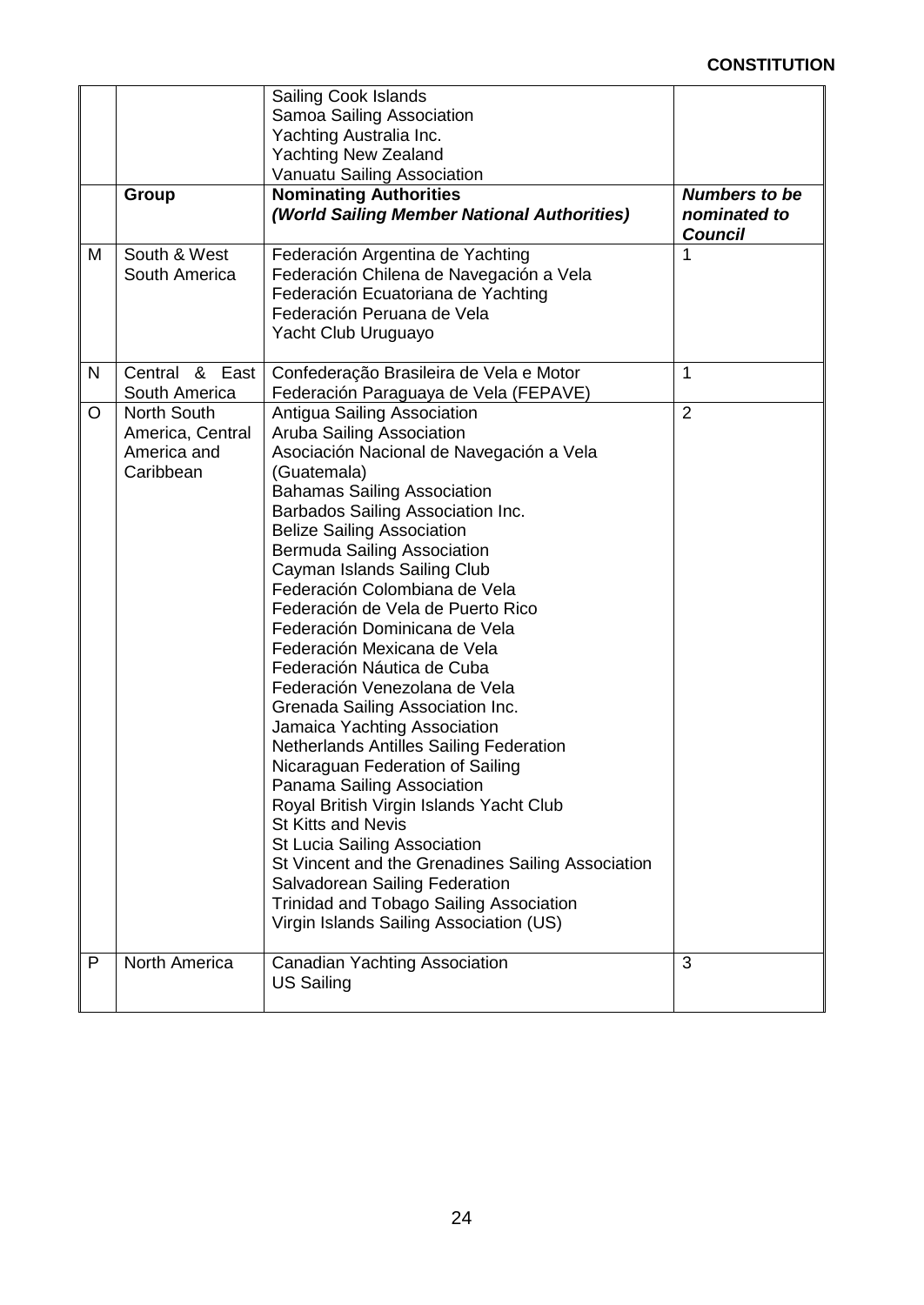|   | Group  | <b>Nominating Authorities</b><br>(World Sailing Member National Authorities)                                                                                                                                                                                                                                                                                                                                                                                                                                                                                                                                                                                                                                                                                                                           | <b>Numbers to be</b><br>nominated to<br>Council |
|---|--------|--------------------------------------------------------------------------------------------------------------------------------------------------------------------------------------------------------------------------------------------------------------------------------------------------------------------------------------------------------------------------------------------------------------------------------------------------------------------------------------------------------------------------------------------------------------------------------------------------------------------------------------------------------------------------------------------------------------------------------------------------------------------------------------------------------|-------------------------------------------------|
| Q | Africa | Federação Angolana de Vela<br>Botswana Yacht Racing Association<br>Egyptian Sailing and Water ski Federation<br>Federação Moçambicana de la Vela e Canoagem<br>Fédération Algerienne de Voile<br>Fédération Djiboutienne de Voiles<br>Fédération Royale Marocaine de Yachting a Voile<br>Fédération Senegalaise de Voile<br>Fédération Tunisienne de Voile<br>Kenya Yachting Association<br><b>Libyan Sailing Federation</b><br>Madagascar Yachting and Rowing Squadron<br><b>Mauritius Yachting Association</b><br>Namibia Sailing Association<br>Nigeria Rowing and Yachting Federation<br>Sailing Association of Zimbabwe<br>Seychelles Yachting Association<br>South African Sailing<br><b>Sudan Sailing Federation</b><br><b>Tanzania Sailing Association</b><br><b>Uganda Sailing Federation</b> | 2                                               |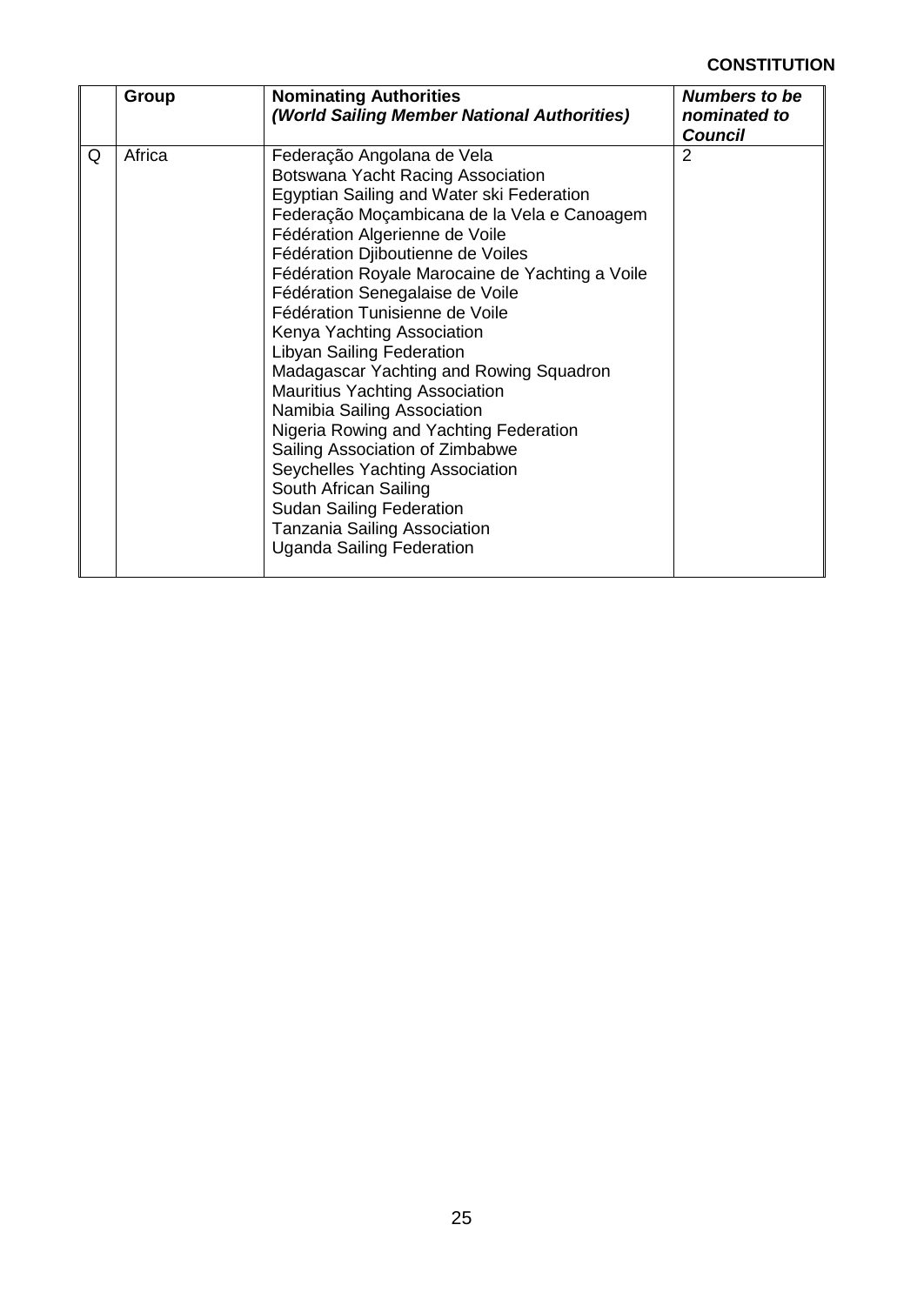#### **SCHEDULE B (ARTICLE 27.2)**

#### **PROVISIONS RELATING TO GENERAL MEETINGS**

- 1. If within half an hour from the time appointed for the holding of a General Meeting a quorum is not present, the meeting, if convened on the requisition of Member National Authorities, shall be dissolved. In any other case it shall stand adjourned to the same day in the next week, at the same time and place, or at such other place as the Board may determine.
- 2. The President of the Federation shall preside as Chairman at every General Meeting, but if at any meeting he shall not be present within fifteen minutes after the time appointed for holding the same, or shall be unwilling to preside, the Member National Authorities present shall choose some member of the Council, or if no such member be present, or if all the members of the Council present decline to take the chair, they shall choose some representative of a Member National Authority who shall be present to preside.
- 3. The Chairman may, with the consent of any meeting at which a quorum is present (and shall if so directed by the meeting) adjourn the meeting from time to time, and from place to place, but no business shall be transacted at any adjourned meeting other than business which might have been transacted at the meeting from which the adjournment took place.

Whenever a meeting is adjourned for thirty days or more, notice of the adjourned meeting shall be given in the same manner as of an original meeting. Save as aforesaid, the Member National Authorities shall not be entitled to any notice of an adjournment, or of the business to be transacted at an adjourned meeting.

- 4. Subject to the provisions of the Acts, a resolution in writing signed by the duly authorized delegates of all the Member National Authorities for the time being entitled to receive notice of and to attend and vote at General Meetings shall be as valid and effective as if the same had been passed at a General Meeting of the Federation duly convened and held.
- 5. Save as expressly provided in these Articles, no member other than the properly appointed delegate of a Member National Authority, which shall have paid every subscription and other sum (if any) which shall be due and payable to the Federation in respect of its membership, shall be entitled to vote on any question at any General Meeting.
- 6. No objection shall be raised to the qualification of any voter except at the meeting or adjourned meeting at which the vote objected to is tendered, and every vote not disallowed at the meeting shall be valid. Any objection made in due time shall be referred to the Chairman whose decision thereon shall be final and conclusive.
- 7.1 Votes may be given on a poll only by a properly appointed delegate.
- 7.2 A corporation may only vote by its duly authorized delegate appointed in accordance with these Articles.
- 8. The instrument appointing a delegate shall be in writing under the hand of the appointor or its attorney duly authorized in writing, or if such appointor is a corporation under its common sealor under the hand of some officer duly authorized in that behalf.
- 9. The instrument appointing a delegate and the power of attorney or other authority (if any) under which it is signed or a notarially certified or office copy thereof shall be deposited at the Office or with the Chief Executive Officer not less than twenty-four hours before the time appointed for holding the meeting or adjourned meeting at which the person named in the instrument proposes to vote, or before the time appointed for the taking of a poll, and in default the person so named shall not be entitled to vote in respect thereof. No instrument of appointment shall be valid after the expiration of twelve months from the date of its execution.
- 10. A vote given shall be valid notwithstanding the previous revocation of the appointment of the relevant delegate, provided that no intimation in writing of the revocation as aforesaid